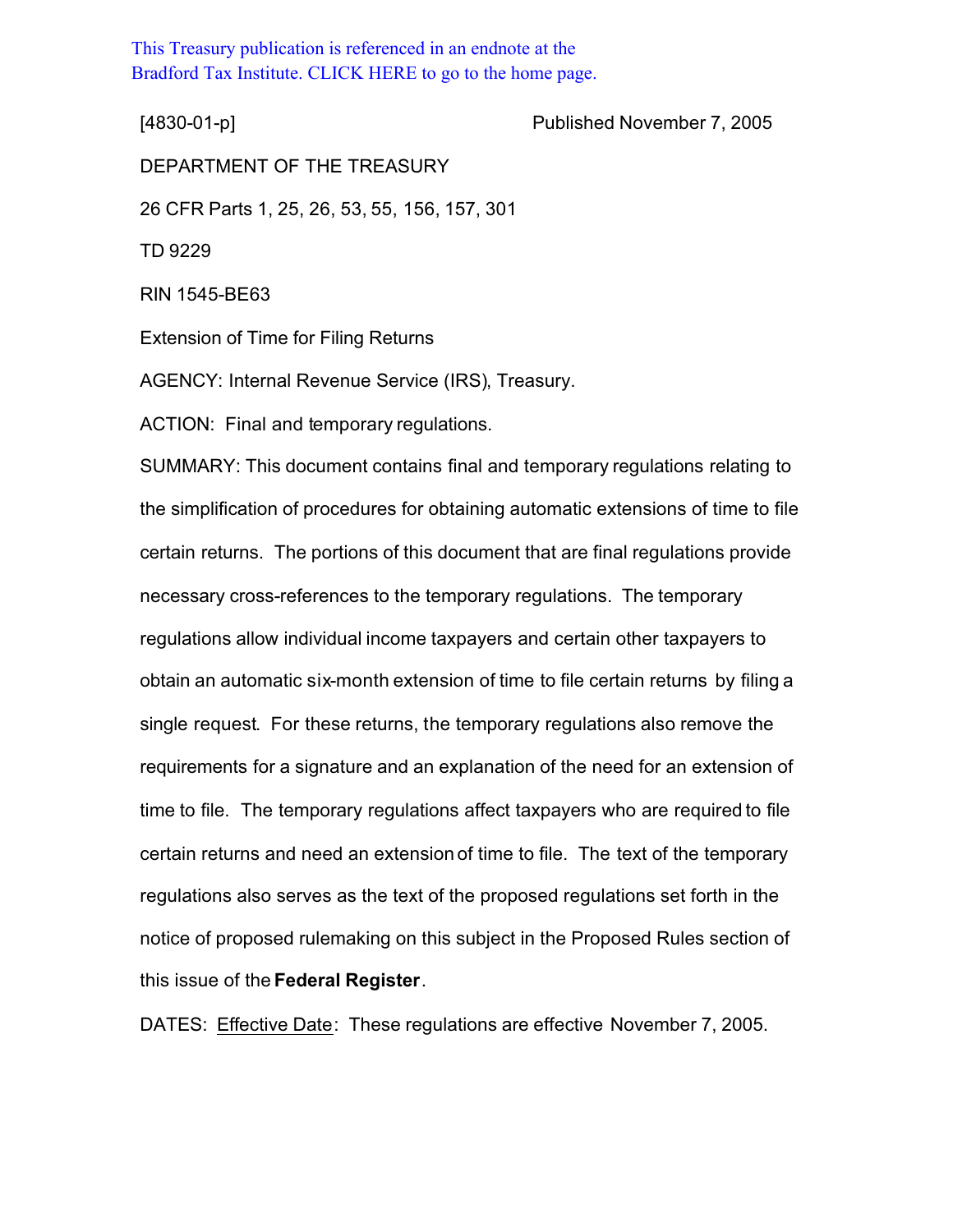Applicability Dates: For dates of applicability of these regulations, see §§1.6081-2T(i), 1.6081-3T(e)(2), 1.6081-4T(f), 1.6081-5T(g), 1.6081-6T(g), 1.6081-7T(g), 1.6081-10T(f), 1.6081-11T(e), 25.6081-1T(f), 26.6081-1T(f), 53.6081-1T(f), 55.6081-1T(f), 156.6081-1T(f), 157.6081-1T(f), and 301.6081- 2T(e).

FOR FURTHER INFORMATION CONTACT: Allen D. Madison, (202) 622-4940 (not a toll-free number).

SUPPLEMENTARY INFORMATION:

# **Background**

This document contains amendments to 26 CFR parts 1, 25, 26, 53, 55, 156, 157, and 301 under section 6081 of the Internal Revenue Code. Section 6081(a) provides that the Secretary may grant a reasonable extension of time for filing any return, declaration, statement, or other document required by Title 26 or by regulations. Except in the case of taxpayers who are abroad, no such extension shall be for more than six months. The regulations under section 6081 provide specific rules taxpayers must follow to request an extension of time to file Federal tax returns. A taxpayer must generally submit a written application for the extension on or before the due date of the return. An extension of time for filing a return does not extend the time for payment of tax.

# **Explanation of Provisions**

## Rationale for Change

Currently, most taxpayers other than corporations can receive a full sixmonth extension of time to file their income tax returns, but to obtain the full six-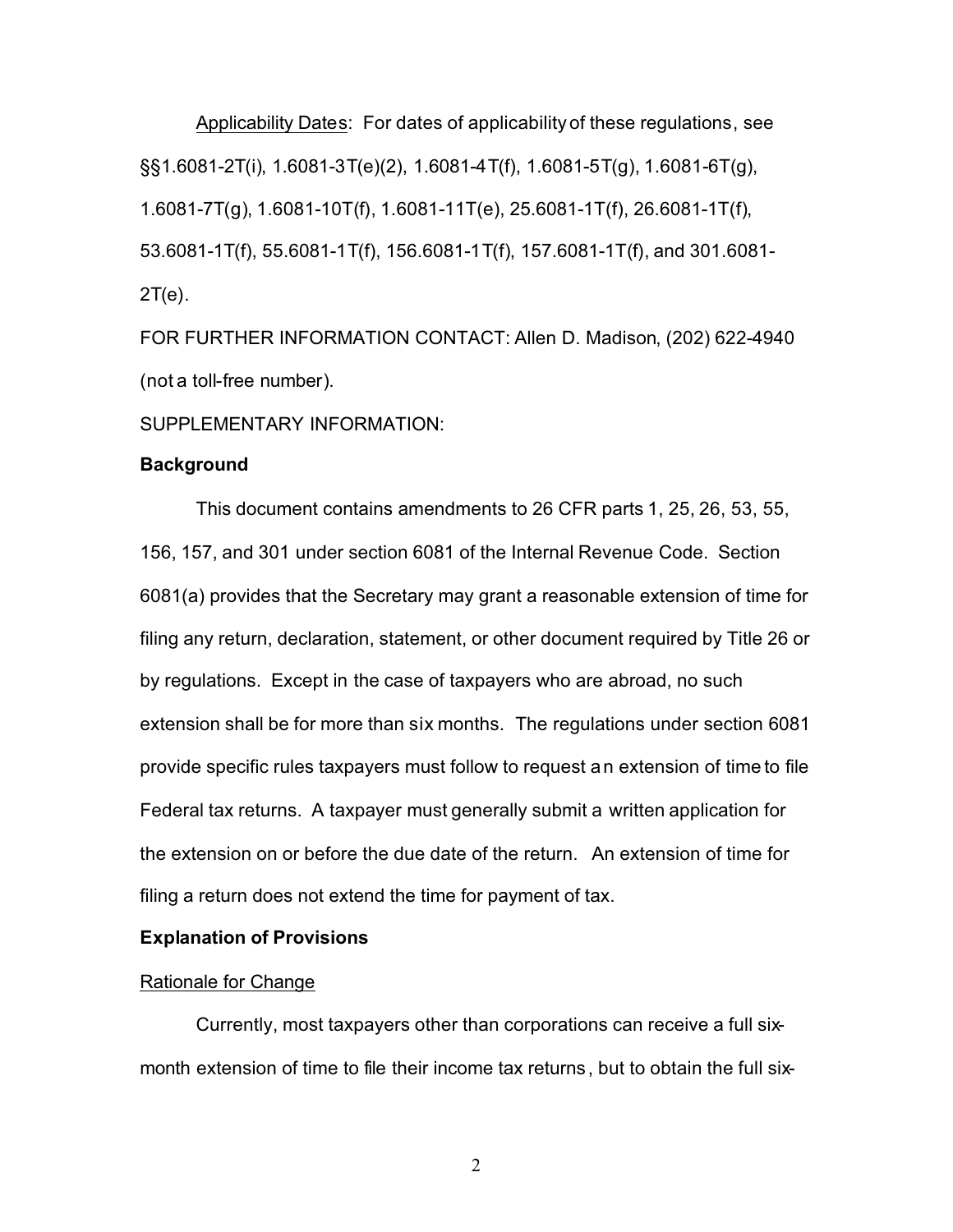month extension they must file one application for an initial extension of time and then file a second application to obtain an extension for the balance of the six months. For example, individual income taxpayers request an initial four-month automatic extension on one form and then use a second form to request a twomonth discretionary extension. Similarly, trusts and partnerships request an initial three-month automatic extension on one form and then use a second form to request a three-month discretionary extension. Requiring these taxpayers to file two different forms to obtain the full six-month extension creates an unnecessary burden on taxpayers and the IRS, and it can cause unnecessary confusion.

To reduce the complexity of the current extension process, and to provide cost savings and other benefits to taxpayers and the IRS, these temporary regulations simplify the extension process by allowing certain taxpayers to file a single request for an automatic six-month extension of time to file certain returns. Because the extension is automatic, these taxpayers do not need to sign the extension request or provide an explanation of the reasons for requesting an extension. Simplifying, consolidating, and standardizing extension forms will reduce taxpayer burden and will also reduce taxpayer confusion and error in filing the correct form. In addition, taxpayers will save considerable time and expense by not having to complete and file a second request to obtain the full six-month extension. This simplification will also lower processing costs and facilitate increased efficiency for the IRS. According to IRS research,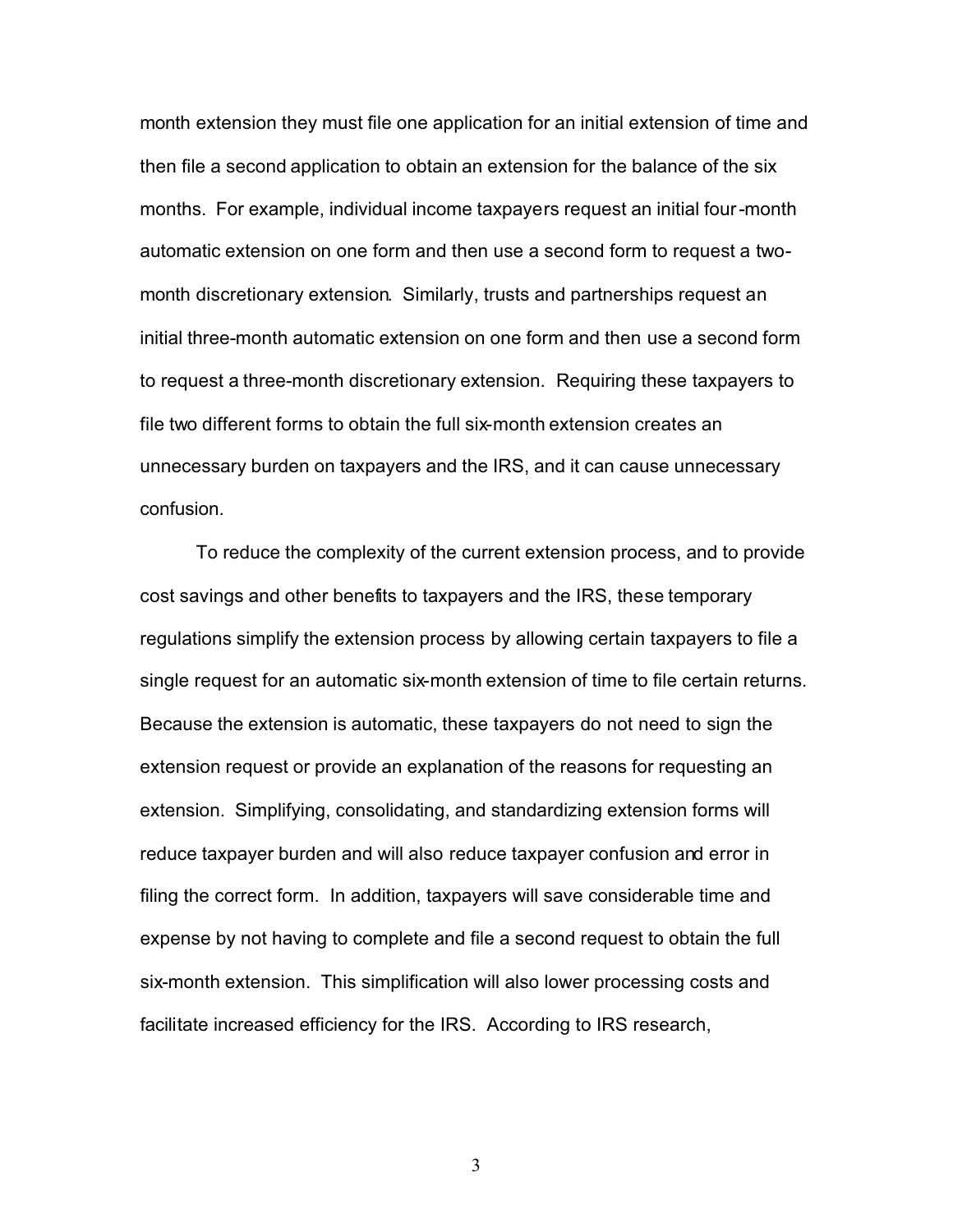simplification of the extension process will save taxpayers between \$73-94 million annually and will save the IRS \$4.6 million annually.

# Individual Income Taxpayers

Currently, individual income taxpayers submit Form 4868 "Application for Automatic Extension of Time To File a U.S. Individual Income Tax Return," for an initial four-month extension of time to file an individual income tax return. The Form 4868 must be filed by the original due date of the return. Taxpayers do not have to sign or give a reason for the extension request. Taxpayers must, however, provide a proper estimate of their tax liability.

Form 4868 does not extend the time for payment of tax. Although no payment of tax is necessary in order to receive the extension, penalties and interest may apply on any amounts that are not paid as of the original due date of the return. Individual income taxpayers can seek an additional two-month extension of time to file on Form 2688, "Application for Additional Extension of Time To File U.S. Individual Income Tax Return," which requires taxpayers to provide an explanation of the need for an extension and must be signed under penalties of perjury.

To reduce burden on taxpayers and the IRS, the temporary regulations provide an automatic six-month extension to taxpayers who must file an individual income tax return if they submit a timely, completed application for extension on Form 4868. Taxpayers do not have to sign the request or explain why an extension is needed in order to receive the automatic six-month extension of time to file. An automatic extension under the temporary regulations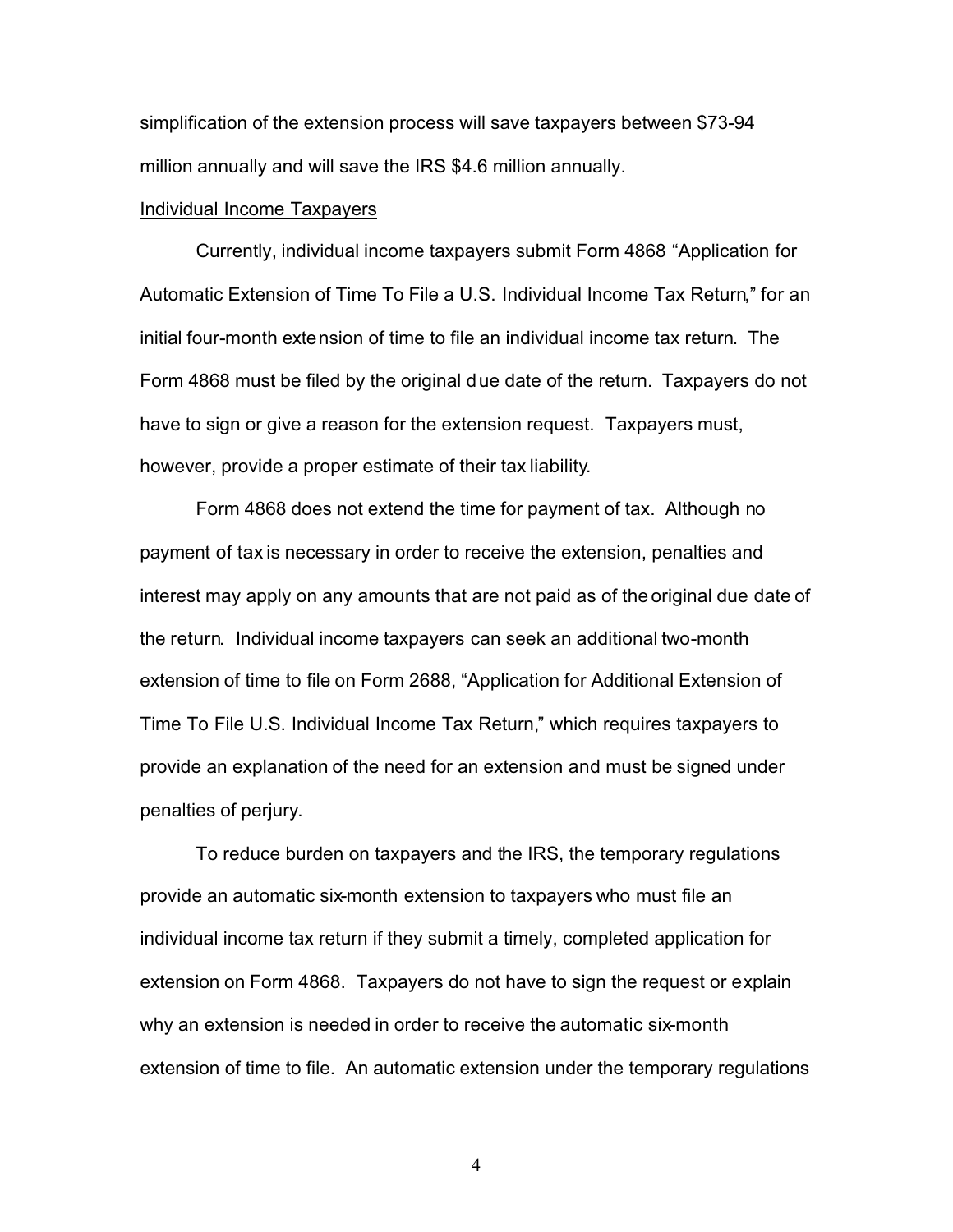does not extend the time for payment of tax. Accordingly, taxpayers must make a proper estimate of any tax due. While no payment of tax is required in order to obtain the extension, failure to pay any tax as of the original due date of the return may subject the taxpayer to penalties and interest.

#### Corporate Income Taxpayers

These temporary regulations do not change the rules regarding filing extensions for corporate income tax returns. Currently, corporations may obtain an automatic six-month extension of time to file their income tax returns by submitting Form 7004, "Application for Automatic Extension of Time To File Corporation Income Tax Return." Corporations do not have to sign the extension request or give a reason for their request. The Form 7004 does not extend the time for payment of tax. Accordingly, corporations filing Form 7004 must compute the total amount of their tentative tax and make a remittance of any balance due. Although these regulations do not change the rules regarding filing extensions for corporations, they do change the title to and appearance of Form 7004. Taxpayers filing certain other types of returns will now also use Form 7004 to request an automatic six-month extension of time to file. The new Form 7004 will be titled "Application for Automatic 6-Month Extension of Time to File Certain Business Income Tax, Information, and Other Returns" and will apply to a larger number of returns than the prior form.

## Taxpayers Previously Filing Form 2758 to Request an Extension of Time

Under these regulations, taxpayers that previously requested additional time to file certain excise, income, information, and other returns by submitting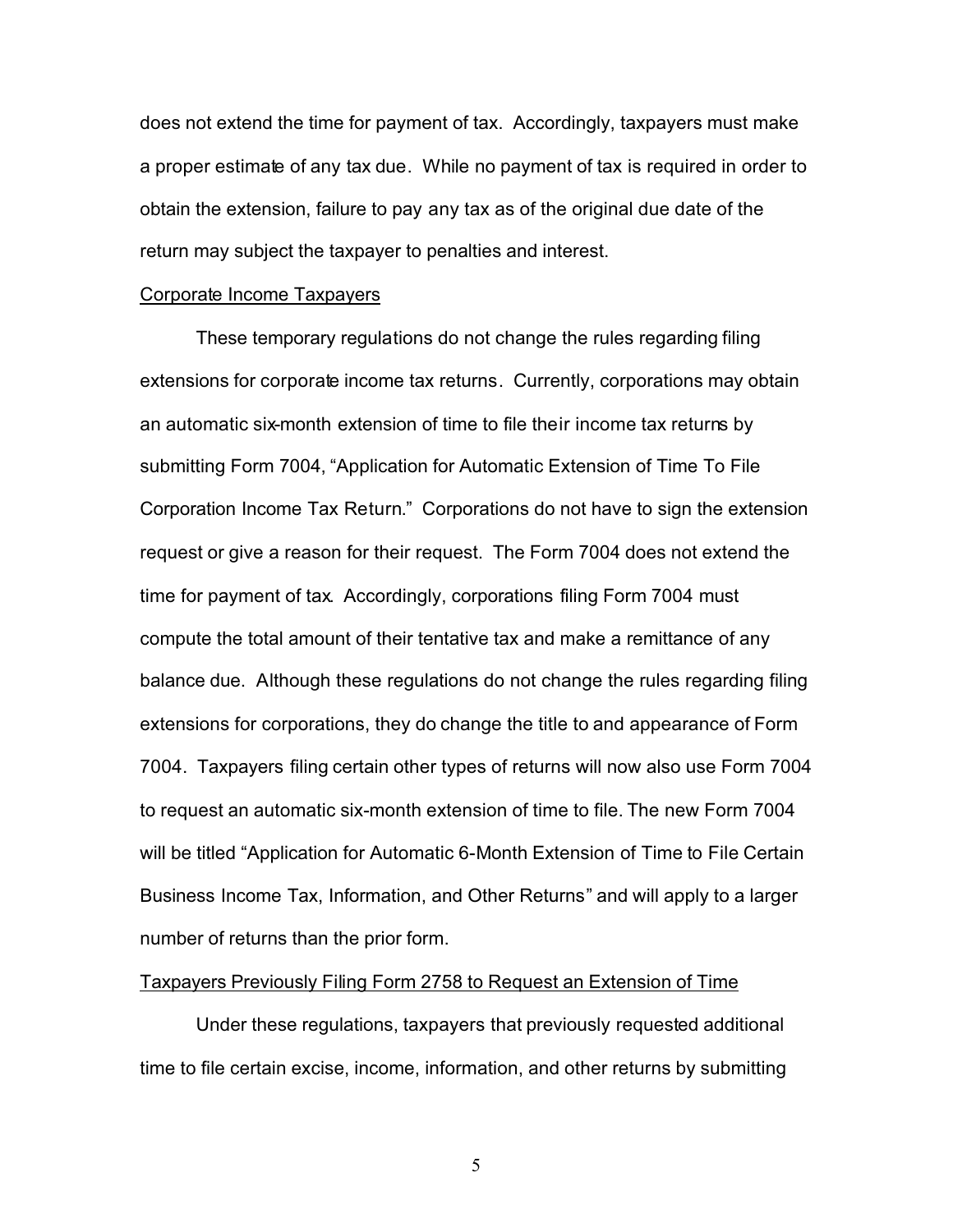Form 2758, "Application for Extension of Time To File Certain Excise, Income, Information, and Other Returns," may request an automatic six-month extension of time to file by filing the new Form 7004, "Application for Automatic 6-Month Extension of Time to File Certain Business Income Tax, Information, and Other Returns." Previously, these taxpayers filed Form 2758 in order to obtain a 90 day extension. To obtain the extension, these taxpayers had to sign the form and provide an explanation of the need for the extension. To obtain additional time beyond the 90-day period, these taxpayers had to file Form 2758 a second time, once again signing the request and providing an explanation why the initial extension was not sufficient. The total extension was capped at the statutory maximum of six months. The Form 2758 has been obsoleted by these regulations.

# Partnership, REMIC, and Certain Trust Taxpayers

Prior regulations required partnerships, real estate mortgage investment conduits (REMICs) and certain trusts to request three-month automatic extensions of time to file by submitting Form 8736, "Application for Automatic Extension of Time to File U.S. Return for a Partnership, REMIC, or for Certain Trusts." These entities could then file a second request for an additional threemonth extension of time to file on Form 8800, "Application for Additional Extension of Time to File U.S. Return for a Partnership, REMIC, or for Certain Trusts." In order to promote simplified extension procedures, the temporary regulations allow these taxpayers to file an automatic six-month extension of time to file on one application, the new Form 7004, "Application for Automatic 6-Month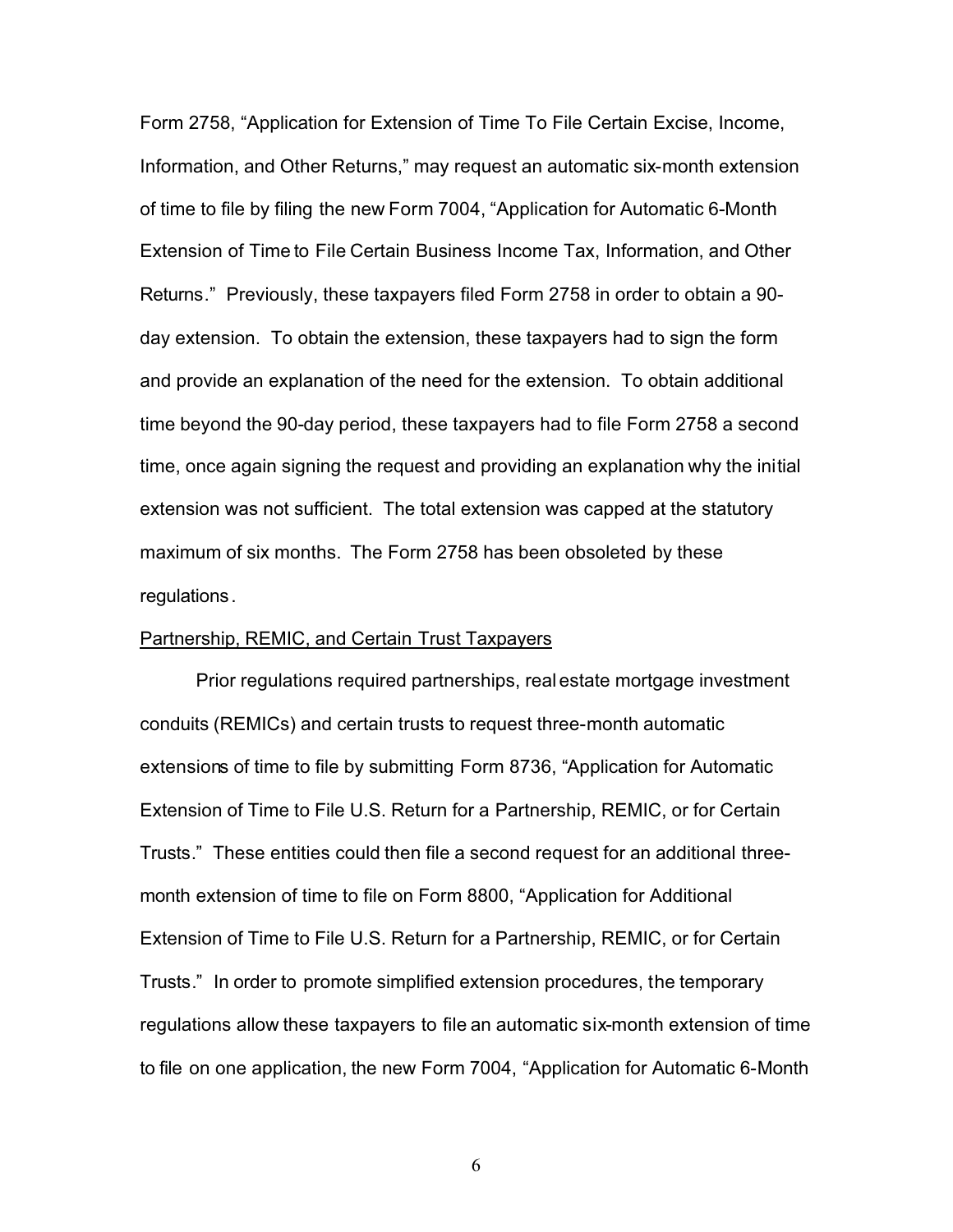Extension of Time to File Certain Business Income Tax, Information, and Other Returns." These taxpayers do not have to sign the Form 7004 or provide an explanation for their request in order to receive the automatic six-month extension of time to file. Forms 8736 and 8800 have been obsoleted by these regulations.

The six-month automatic extension of time to file set forth in these temporary regulations applies to returns of pass-through entities, e.g., Form 1065 for partnerships. The Treasury Department and the IRS recognize that because the six-month automatic extension is available for returns of pass-through entities, some taxpayers may not receive information returns from the passthrough entities that they need in order to complete their own income tax returns before those returns are due. For example, an individual income taxpayer with a six-month extension of time to October 15 to file the Form 1040 may not receive a Schedule K-1 from a partnership in which the taxpayer holds an interest until after the partnership files its Form 1065 on its extended due date of October 15. Similarly, a C-corporation with a six-month extension to September 15 to file its Form 1120 may not receive a Schedule K-1 from a calendar year partnership in which it holds an interest until 30 days after its return is due if the partnership files its Form 1065 and sends out the Schedule K-1s on its extended due date of October 15. This filing anomaly existed under prior regulations when the passthrough entity received an extension of time to file to a date on or after the extended due date for the pass-through interest holder, but the automatic six-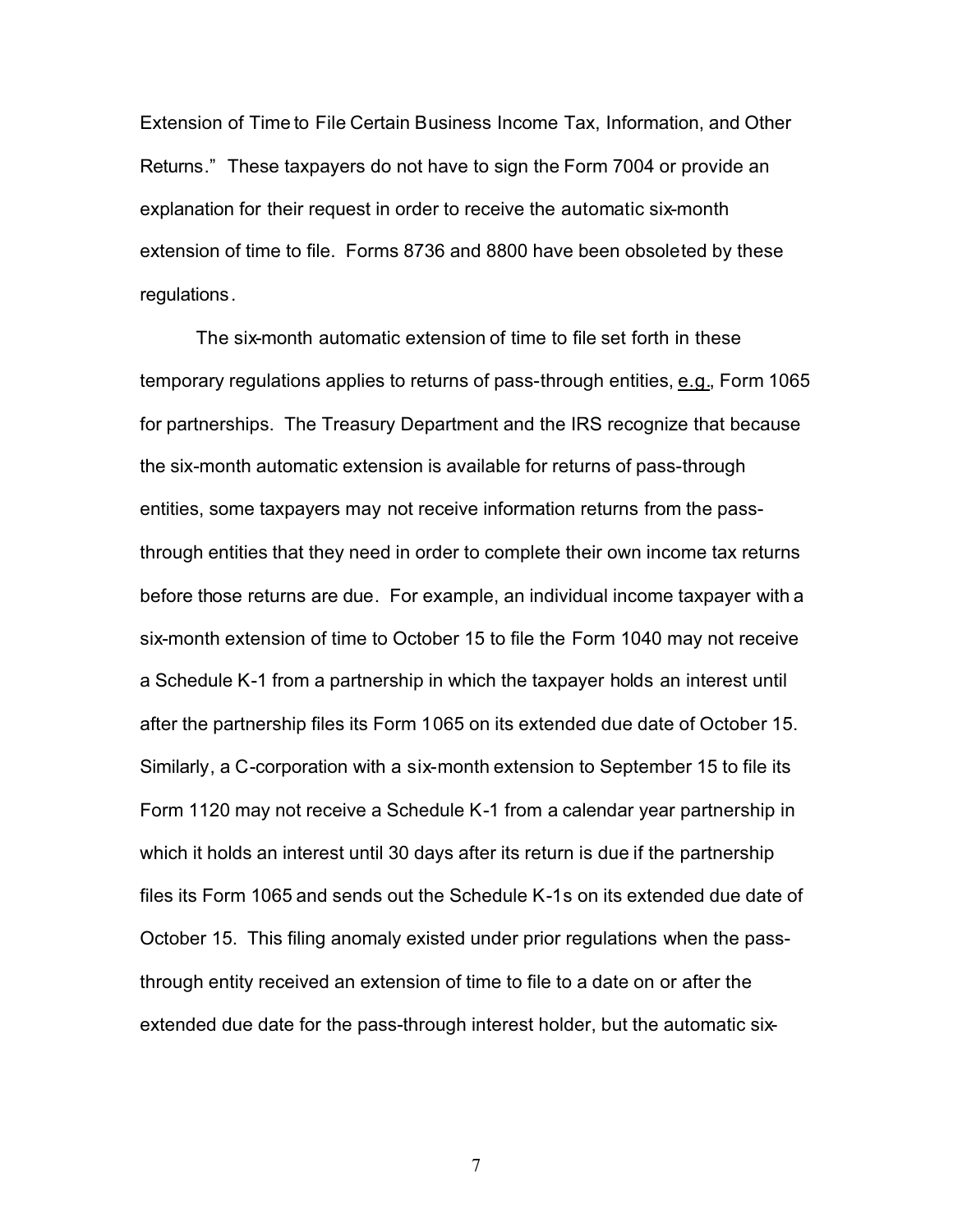month extension in these regulations may cause this to happen with more frequency.

Because of this filing anomaly, the availability of a six-month extension of time to file for pass-through entities may result in taxpayers filing an increased number of amended income tax returns. Therefore, it may be appropriate for pass-through entities to have a shorter extension period than their partners or shareholders. The Treasury Department and the IRS request comments on whether a shorter extension of time to file for pass-through entities might reduce overall taxpayer burden. Please follow the instructions in the "Comments and Public Hearing" section in the notice of proposed rulemaking accompanying these temporary regulations in this issue of the **Federal Register**.

In order to minimize the burden that might be imposed as a result of this filing anomaly, the Treasury Department and the IRS encourage pass-through entities that request an extension of time to file to minimize the impact that such extension might have on their partners' or members' ability to timely file (with an extension) their own tax returns.

#### Transition Rule

These temporary regulations are effective for applications for an automatic extension of time to file certain returns filed after December 31, 2005. Therefore, the temporary regulations apply to applications for extension of time to file tax year 2005 returns. In addition, these temporary regulations also apply to applications for extension of time to file some tax year 2004 returns for certain fiscal year taxpayers because these returns are due after December 31, 2005.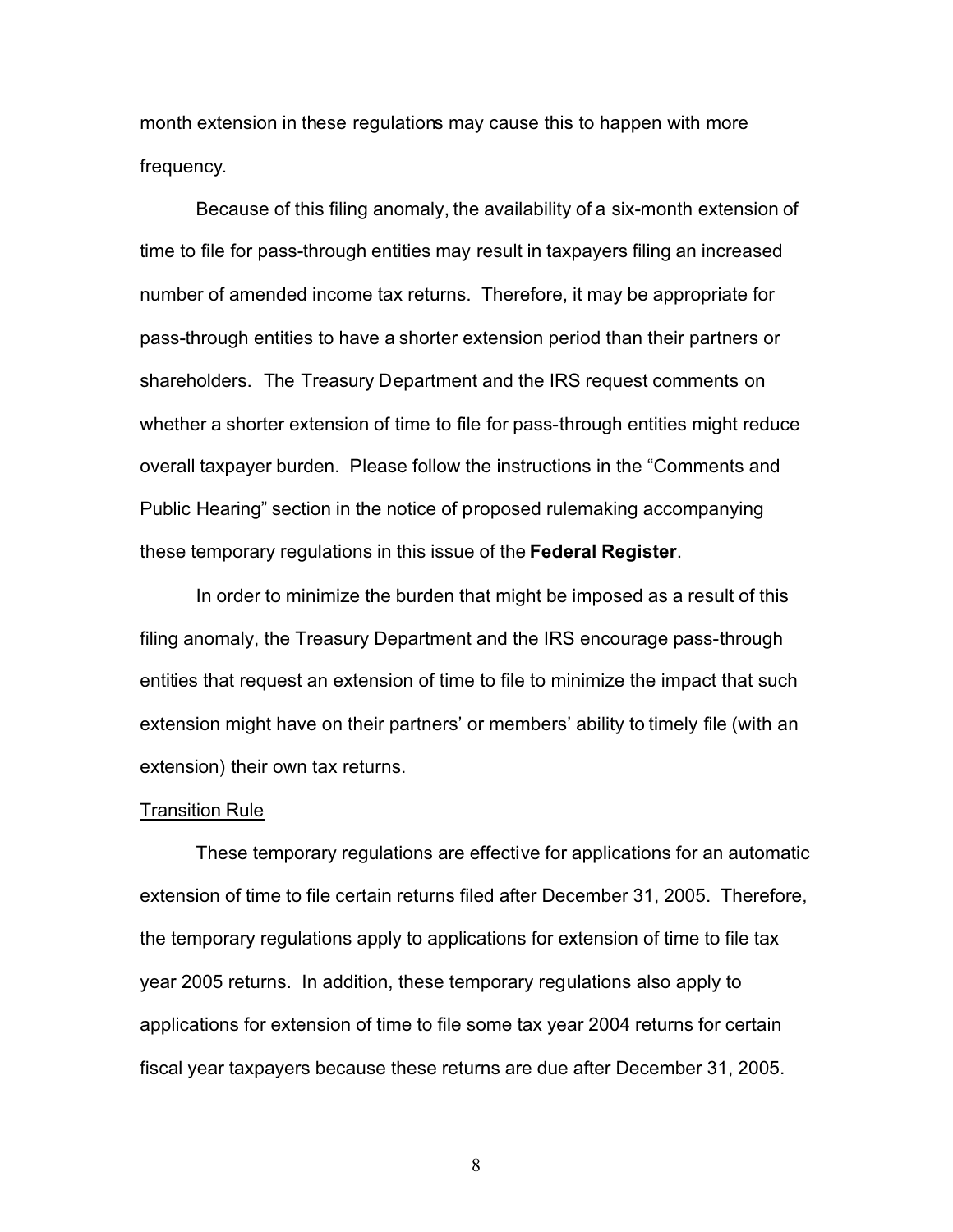Although these fiscal year taxpayers should continue to use the tax year 2004 extension forms, the IRS will grant a six-month extension of time to file if an extension request made on one of these forms would otherwise qualify under these temporary regulations, except for use of the specified form.

#### Certain Employee Plan Returns

These temporary regulations also allow administrators and sponsors of employee benefit plans subject to Employee Retirement Income Security Act of 1974 (ERISA) to report information concerning the plans and direct filing entities to use a new version of Form 5558, "Application for Extension of Time To File Certain Employee Plan Returns," for an automatic two and one-half-month extension of time to file. Under these regulations, the Form 5558 no longer requires taxpayers to provide an explanation of the need for the extension of time to file or a signature.

#### Gift Tax Returns

Under section 6075(b)(2), individuals who make a transfer by gift and who request an automatic extension of time to file the individual's income tax return are deemed to have an extension of time to file the return required by section 6019. The temporary regulations also allow donors who do not request an extension of time to file an income tax return to request an automatic six-month extension of time to file Form 709, "United States Gift (and Generation-Skipping Transfer) Tax Return" by filing a new version of Form 8892, "Payment of Gift/GST Tax and/or Application for Extension of Time to File Form 709." Under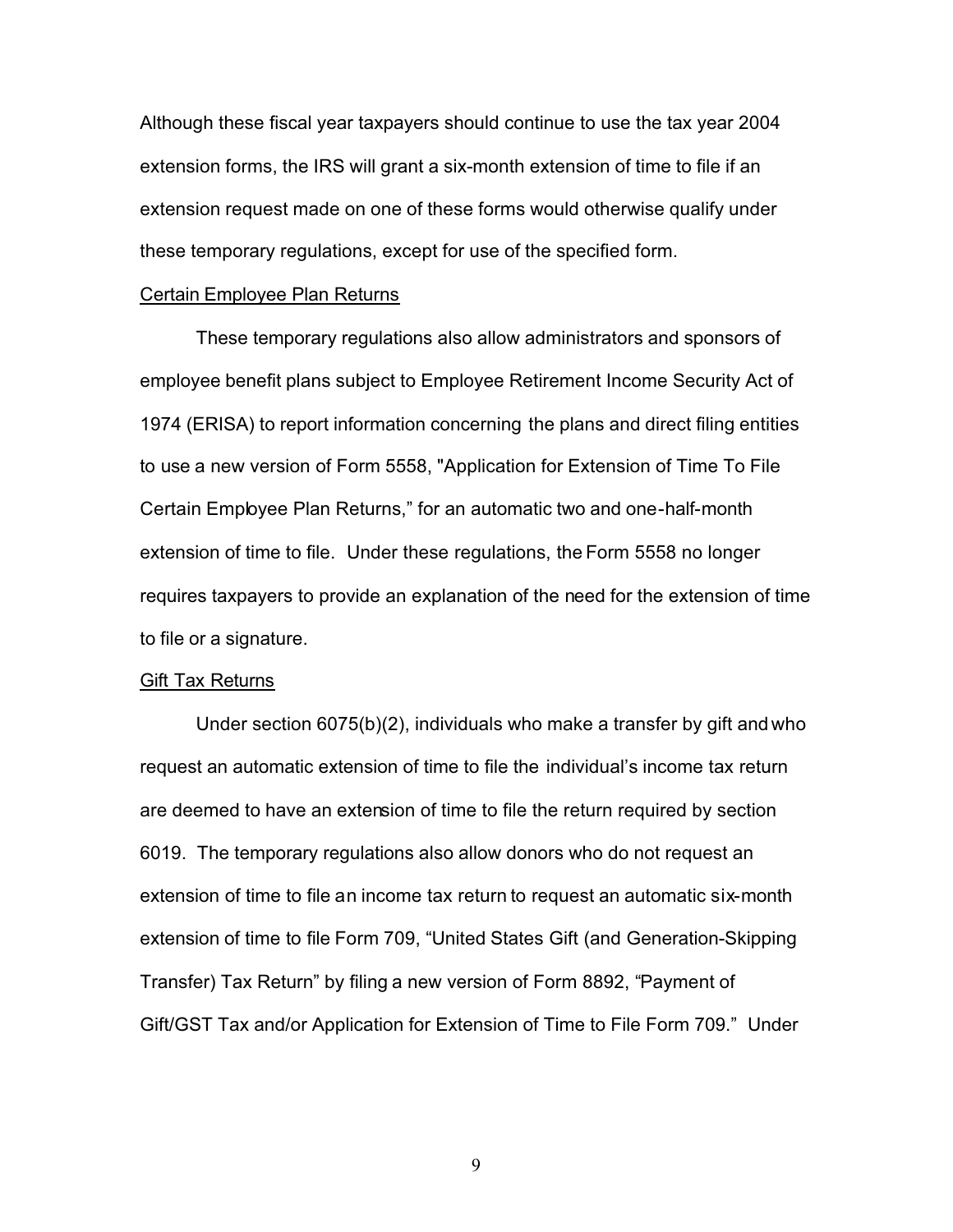these regulations, the Form 8892 no longer requires an explanation of the need for the extension of time to file or a signature.

# **Special Analyses**

It has been determined that this Treasury decision is not a significant regulatory action as defined in Executive Order 12866. Therefore, a regulatory assessment is not required. It also has been determined that section 553(b) of the Administrative Procedure Act (5 U.S.C. chapter 5) does not apply to these regulations. For the applicability of the Regulatory Flexibility Act (5 U.S.C. chapter 6), refer to the Special Analyses section of the preamble to the crossreference notice of proposed rulemaking published in the Proposed Rules section of this issue of the **Federal Register**. Pursuant to section 7805(f) of the Internal Revenue Code, these temporary regulations will be submitted to the Chief Counsel for Advocacy of the Small Business Administration for comment on their impact on small businesses.

# **Drafting Information**

The principal author of these regulations is Tracey B. Leibowitz of the Office of the Associate Chief Counsel (Procedure and Administration), Administrative Provisions and Judicial Practice Division.

#### **List of Subjects**

#### 26 CFR Part 1

Income taxes, Reporting and recordkeeping requirements.

### 26 CFR Part 25

Gift taxes, Reporting and recordkeeping requirements.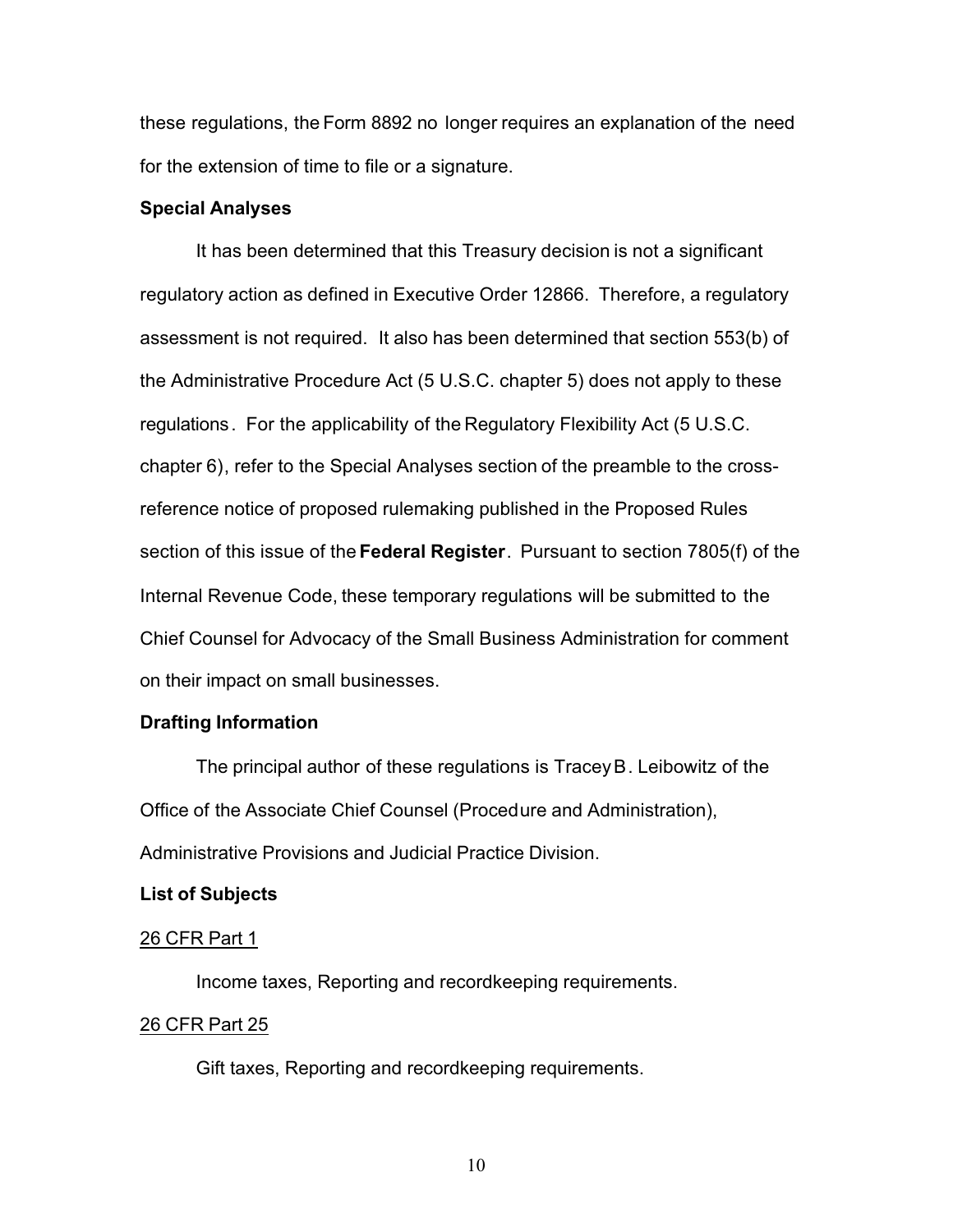## 26 CFR Part 26

Generation-skipping transfer taxes, Reporting and recordkeeping requirements.

## 26 CFR Part 53

Excise taxes, Foundations, Investments, Lobbying, Reporting and recordkeeping requirements.

### 26 CFR Part 55

Excise taxes, Investments, Reporting and recordkeeping requirements.

## 26 CFR Part 156

Excise taxes, Reporting and recordkeeping requirements.

# 26 CFR Part 157

Excise taxes, Reporting and recordkeeping requirements.

# 26 CFR Part 301

Employment taxes, Estate taxes, Excise taxes, Gift taxes, Income taxes,

Penalties, Reporting and recordkeeping requirements.

# **Amendments to the Regulations**

Accordingly, 26 CFR parts 1, 25, 26, 53, 55, 156, 157, and 301 are

amended as follows:

# PART 1--INCOME TAXES

Paragraph 1. The authority citation for part 1 is amended by removing the entries for §1.6081-2, §1.6081-4, §1.6081-6, and §1.6081-7 and adding entries in numerical order to read, in part, as follows:

Authority: 26 U.S.C. 7805 \* \* \*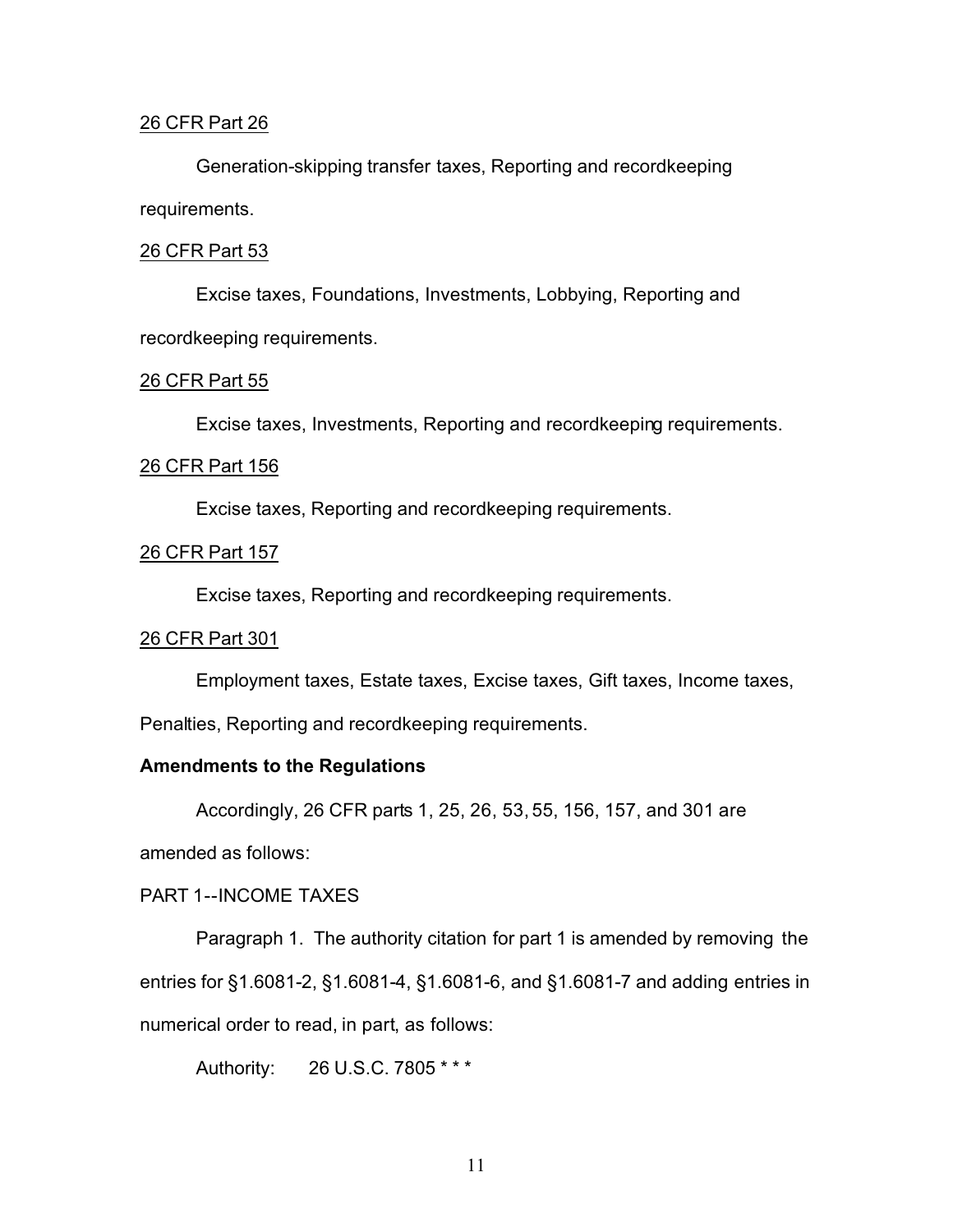Section 1.6081-2T also issued under 26 U.S.C. 6081. Section 1.6081-4T also issued under 26 U.S.C. 6081. Section 1.6081-6T also issued under 26 U.S.C. 6081. Section 1.6081-7T also issued under 26 U.S.C. 6081. Section 1.6081-10T also issued under 26 U.S.C. 6081. Section 1.6081-11T also issued under 26 U.S.C. 6081. \* \* \*

# **§1.6081-2 [Removed]**

Par. 2. Section 1.6081-2 is removed.

Par. 3. Section 1.6081-2T is added to read as follows:

§1.6081-2T Automatic extension of time to file certain returns filed by

partnerships (temporary).

(a) In general. A partnership required to file Form 1065, "U.S. Partnership Return of Income," or Form 8804, "Annual Return for Partnership Withholding Tax," for any taxable year will be allowed an automatic 6-month extension of time to file the return after the date prescribed for filing the return if the partnership files an application under this section in accordance with paragraph (b) of this section. In the case of a partnership described in §1.6081-5(a)(1), the automatic extension of time to file allowed under this section runs concurrently with an extension of time to file granted pursuant to §1.6081-5(a).

(b) Requirements. To satisfy this paragraph (b), the partnership must--

(1) Submit a complete application on Form 7004, "Application for Automatic 6-Month Extension of Time to File Certain Business Income Tax, Information, and Other Returns," or in any other manner prescribed by the Commissioner;

(2) File the application on or before the later of--

(i) The date prescribed for filing the return of the partnership; or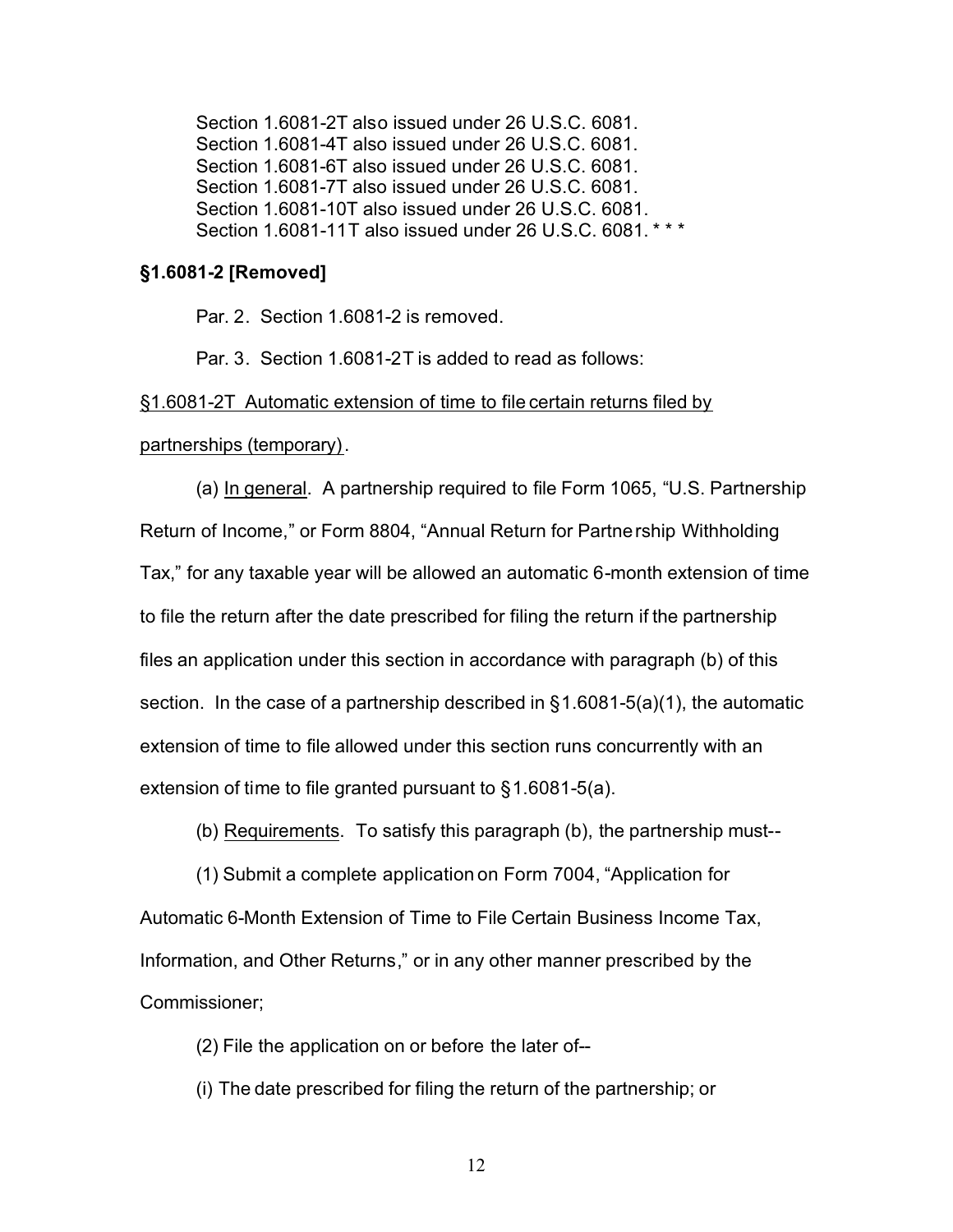(ii) The expiration of any extension of time to file granted under §1.6081- 5(a); and

(3) File the application with the Internal Revenue Service office designated in the application's instructions.

(c) Payment of section 7519 amount. An automatic extension of time for filing a partnership return of income granted under paragraph (a) of this section does not extend the time for payment of any amount due under section 7519, relating to required payments for entities electing not to have a required taxable year.

(d) Section 444 election. An automatic extension of time for filing a partnership return of income will run concurrently with any extension of time for filing a return allowed because of section 444, relating to the election of a taxable year other than a required taxable year.

(e) Effect of extension on partner. An automatic extension of time for filing a partnership return of income under this section does not extend the time for filing a partner's income tax return or the time for the payment of any tax due on a partner's income tax return.

(f) Termination of automatic extension. The Commissioner may terminate an automatic extension at any time by mailing to the partnership a notice of termination at least 10 days prior to the termination date designated in such notice. The Commissioner must mail the notice of termination to the address shown on the Form 7004 or to the partnership's last known address. For further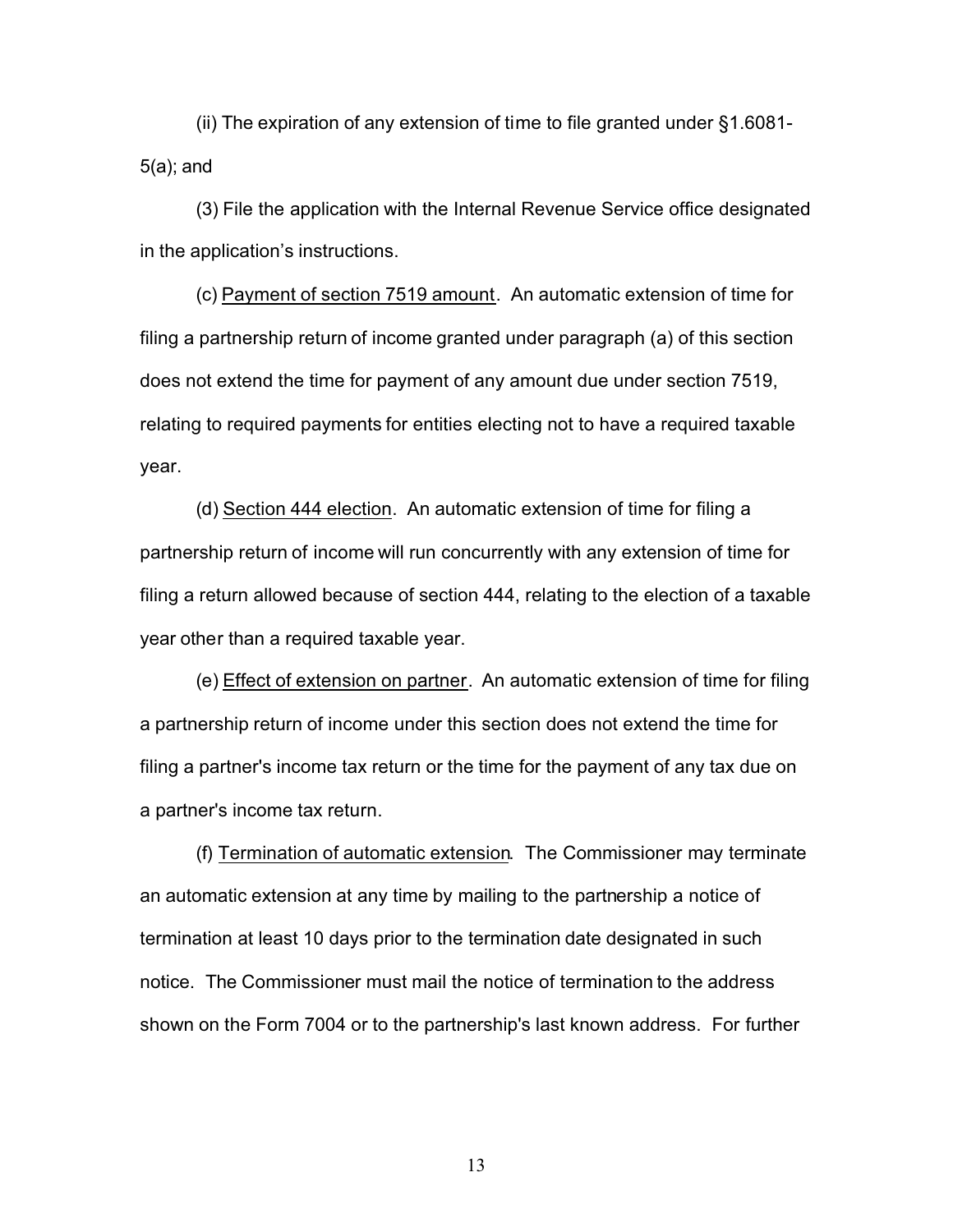guidance regarding the definition of last known address, see §301.6212-2 of this chapter.

(g) Penalties. See section 6698 for failure to file a partnership return.

(h) Effective dates. This section is applicable for applications for an automatic extension of time to file the partnership returns listed in paragraph (a) of this section filed after December 31, 2005. The applicability of this section expires on November 4, 2008.

Par. 4. Section 1.6081-3 is amended by revising paragraphs (a)(1) and (e).

§1.6081-3 Automatic extension of time for filing corporation income tax returns.  $(a) * * * *$ 

(1) [Reserved]. For guidance on the form to file to request a 6-month extension of time to file corporation income tax returns after December 31, 2005, see §1.6081-3T.

\* \* \* \* \*

(e) For guidance on the applicability date of this section, see §1.6081-3T.

Par. 5. Section 1.6081-3T is added to read as follows:

§1.6081-3T Automatic extension of time for filing corporation income tax returns (temporary).

(a) [Reserved]. For further guidance, see §1.6081-3(a).

(1) An application must be submitted on Form 7004, "Application for Automatic 6-Month Extension of Time to File Certain Business Income Tax,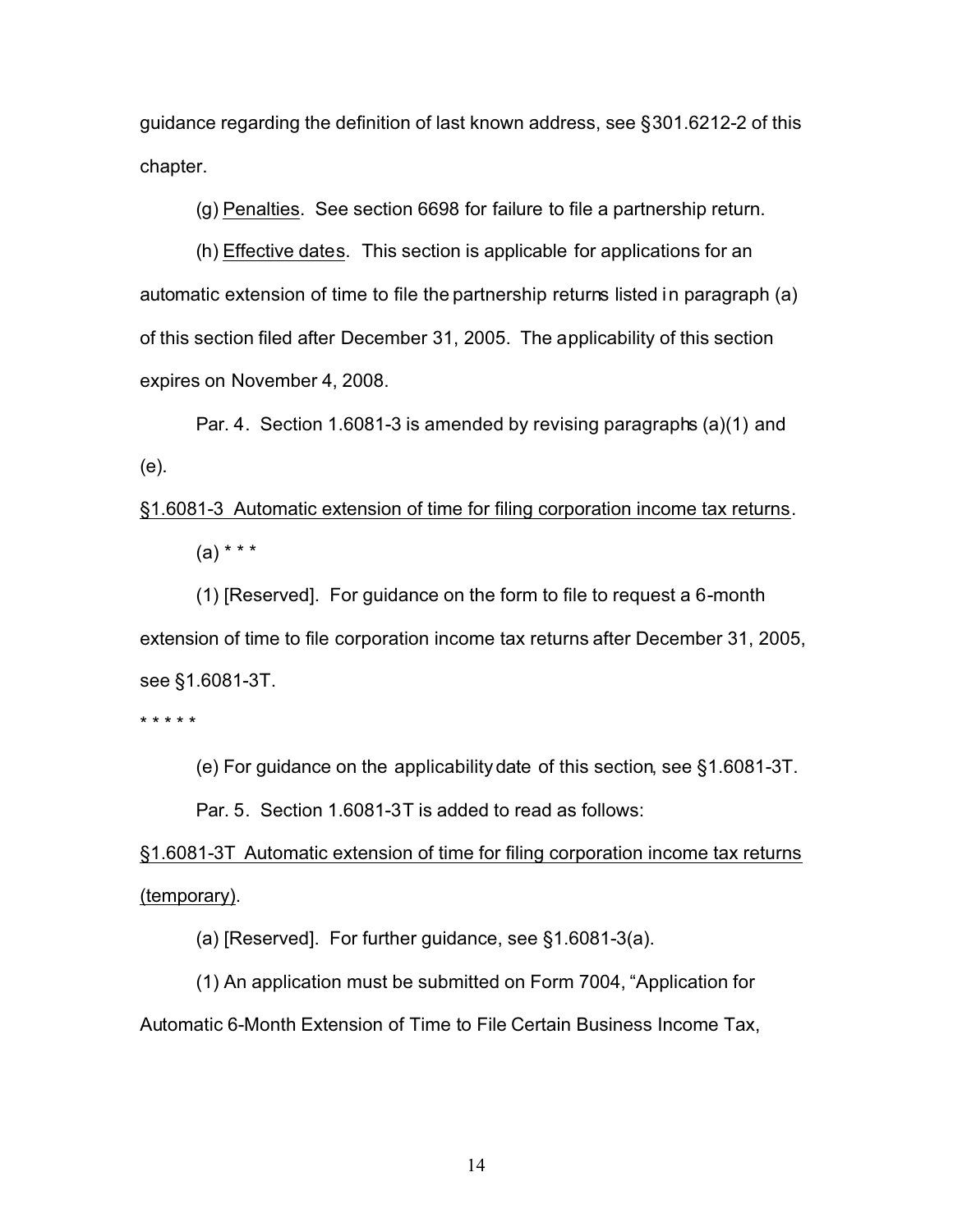Information, and Other Returns," or in any other manner prescribed by the Commissioner.

 $(a)(2)$  through  $(d)$  [Reserved]. For further guidance, see §1.6081-3 $(a)(2)$ through (d).

(e) Effective dates. (1) Except as provided in paragraph (e)(2) of this section, this section applies to requests for extensions of time to file corporation income tax returns due after December 7, 2004.

(2) Paragraph (a)(1) of this section applies to applications for an automatic extension of time to file corporation income tax returns filed after December 31, 2005. The applicability of this section expires on November 4, 2008.

# **§1.6081-4 [Removed]**

Par. 6. Section 1.6081-4 is removed.

Par. 7. Section 1.6081-4T is added to read as follows:

§1.6081-4T Automatic extension of time for filing individual income tax return (temporary).

(a) In general. An individual who is required to file an individual income tax return will be allowed an automatic 6-month extension of time to file the return after the date prescribed for filing the return if the individual files an application under this section in accordance with paragraph (b) of this section. In the case of an individual described in §1.6081-5(a)(5) or (6), the automatic 6-month extension will run concurrently with the extension of time to file granted pursuant to §1.6081-5.

(b) Requirements. To satisfy this paragraph (b), an individual must--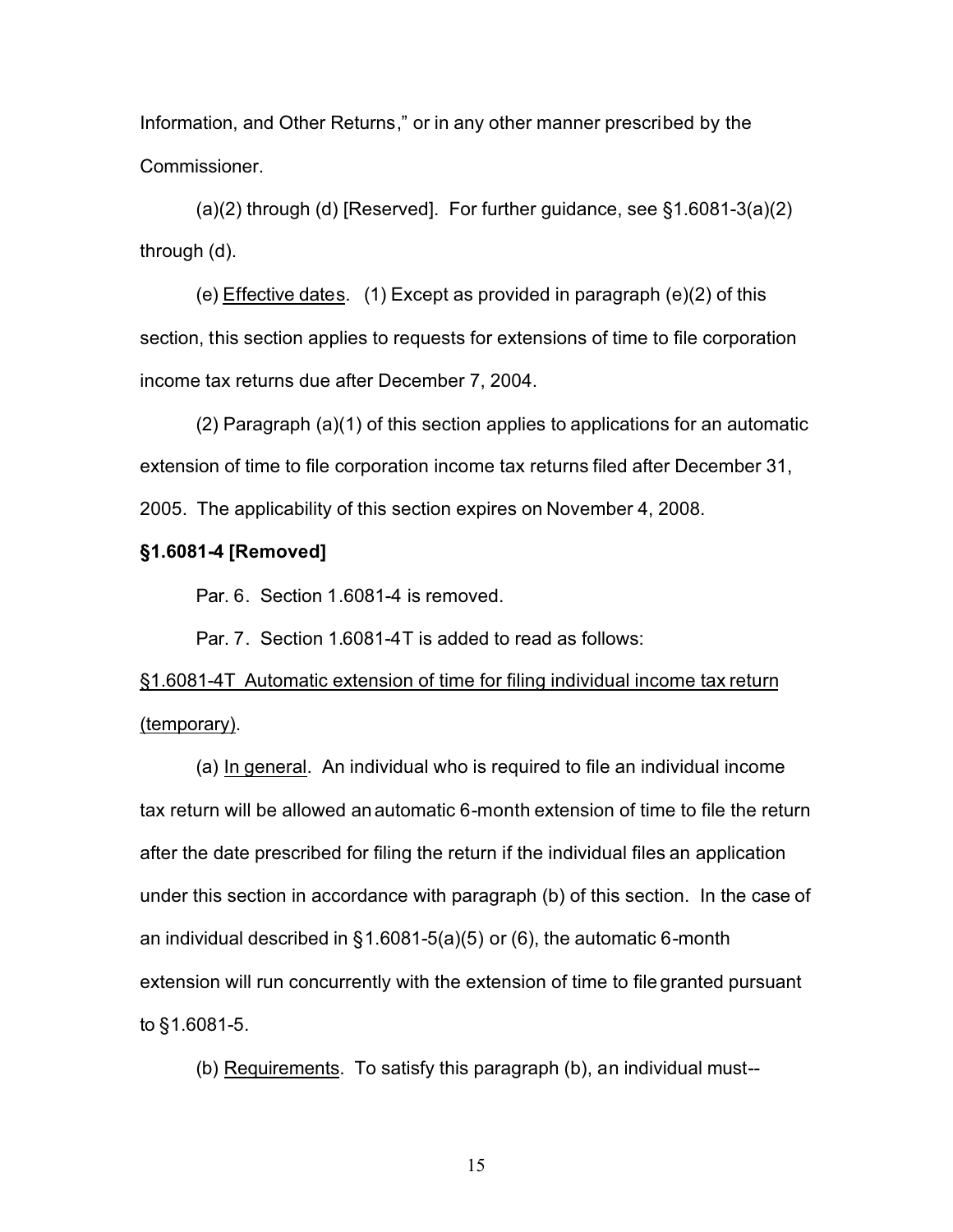(1) Submit a complete applicationon Form 4868, "Application for

Automatic Extension of Time To File U.S Individual Income Tax Return," or in any other manner prescribed by the Commissioner;

(2) File the application on or before the later of--

(i) The date prescribed for filing the return; or

(ii) The expiration of any extension of time to file granted pursuant to §1.6081-5;

(3) File the application with the Internal Revenue Service office designated in the application's instructions; and

(4) Show on the application the full amount properly estimated as tax for the taxable year.

(c) No extension of time for the payment of tax. An automatic extension of time for filing a return granted under paragraph (a) of this section will not extend the time for payment of any tax due on such return.

(d) Termination of automatic extension. The Commissioner may terminate an automatic extension at any time by mailing to the individual a notice of termination at least 10 days prior to the termination date designated in such notice. The Commissioner must mail the notice of termination to the address shown on the Form 4868 or to the individual's last known address. For further guidance regarding the definition of last known address, see §301.6212-2 of this chapter.

(e) Penalties. See section 6651 for failure to file an individual income tax return or failure to pay the amount shown as tax on the return. In particular, see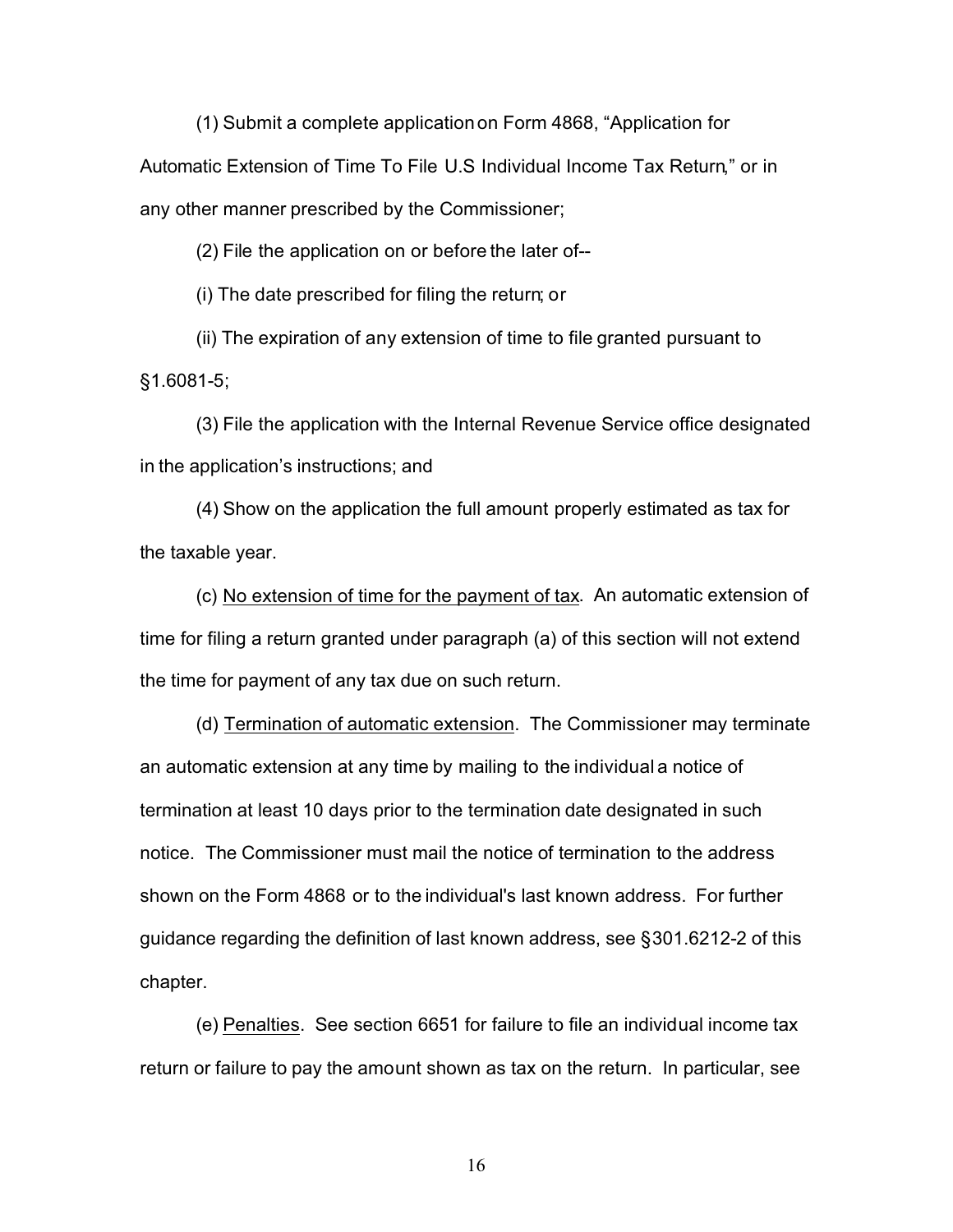§301.6651-1(c)(3) of this chapter (relating to a presumption of reasonable cause in certain circumstances involving an automatic extension of time for filing an individual income tax return).

(f) Effective dates. This section is applicable for applications for an automatic extension of time to file an individual income tax return filed after December 31, 2005. The applicability of this section expires on November 4, 2008.

Par. 8. Section 1.6081-5 is amended by revising paragraph (b) to read as follows:

§1.6081-5 Extensions of time in the case of certain partnerships, corporations, and U.S. citizens and residents.

\* \* \* \* \*

(b) [Reserved]. For guidance on how a person should demonstrate that the person qualified for the extension in paragraph (a) of this section after December 31, 2005, see §1.6081-5T.

\* \* \* \* \*

Par. 9. Section 1.6081-5T is added to read as follows:

§1.6081-5T Extensions of time in the case of certain partnerships, corporations, and U.S. citizens and residents (temporary).

(a) [Reserved]. For further guidance, see §1.6081-5(a).

(b) In order to qualify for the extension under this section--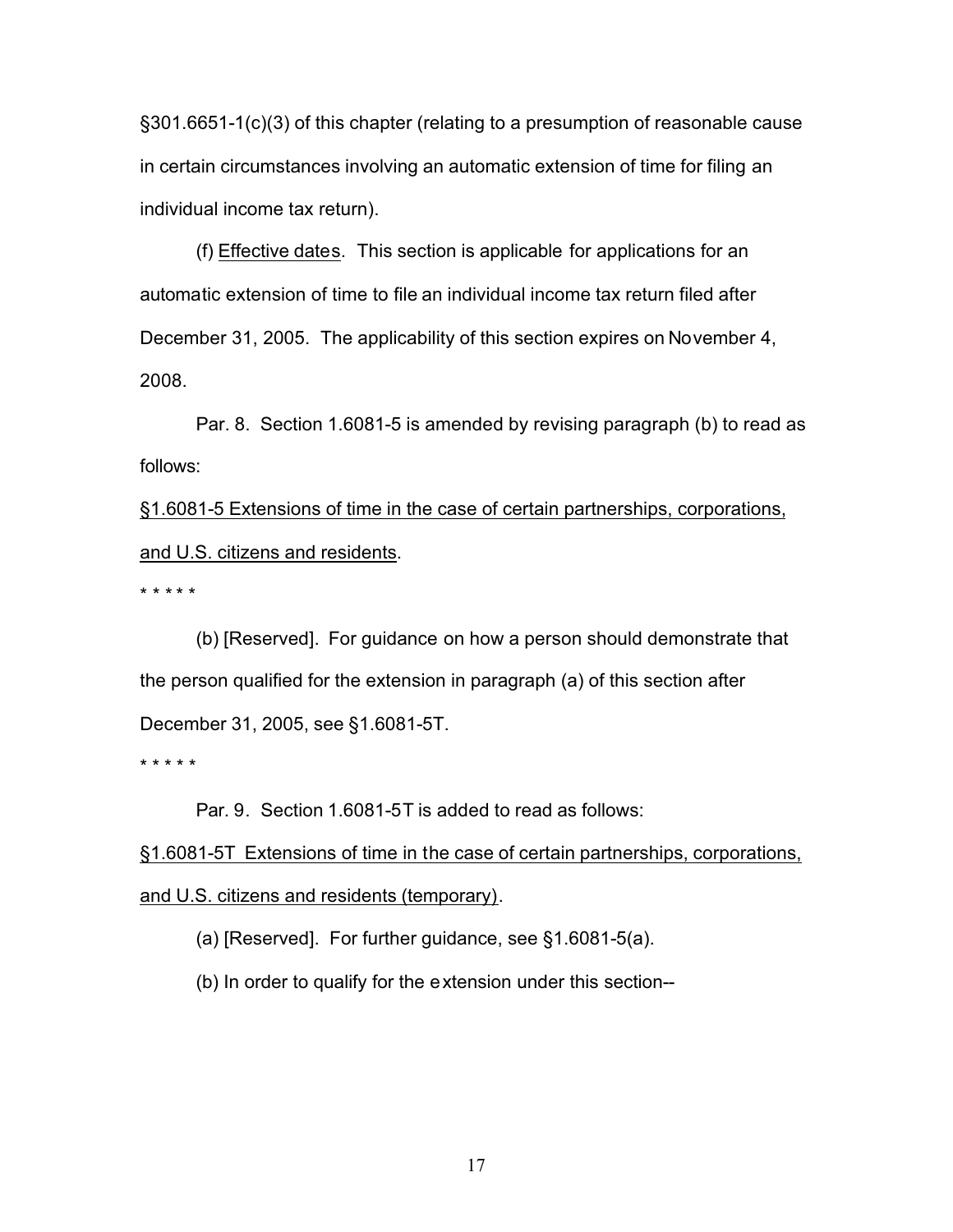(1) A statement must be attached to the return showing that the person for whom the return is made is a person described in paragraph (a) of this section; or

(2) If a person described in paragraph (a) of this section requests additional time to file, the person must request the extension on or before the fifteenth day of the sixth month following the close of the taxable year and check the appropriate box on Form 4868, "Application for Automatic Extension of Time To File a U.S. Individual Income Tax Return," or Form 7004, "Application for Automatic 6-Month Extension of Time to File Certain Business Income Tax, Information, and Other Returns," whichever is applicable, or in any other manner prescribed by the Commissioner.

(c) through (f) [Reserved]. For further guidance, see §1.6081-5(c) through (f).

(g) Effective date. This section is applicable for applications for an automatic extension of time to file returns of income for taxpayers listed in paragraph (a) of this section filed after December 31, 2005. The applicability of this section expires on November 4, 2008.

# **§1.6081-6 [Removed]**

Par. 10. Section 1.6081-6 is removed.

Par. 11. Section 1.6081-6T is added to read as follows:

§1.6081-6T Automatic extension of time to file estate or trust income tax return (temporary).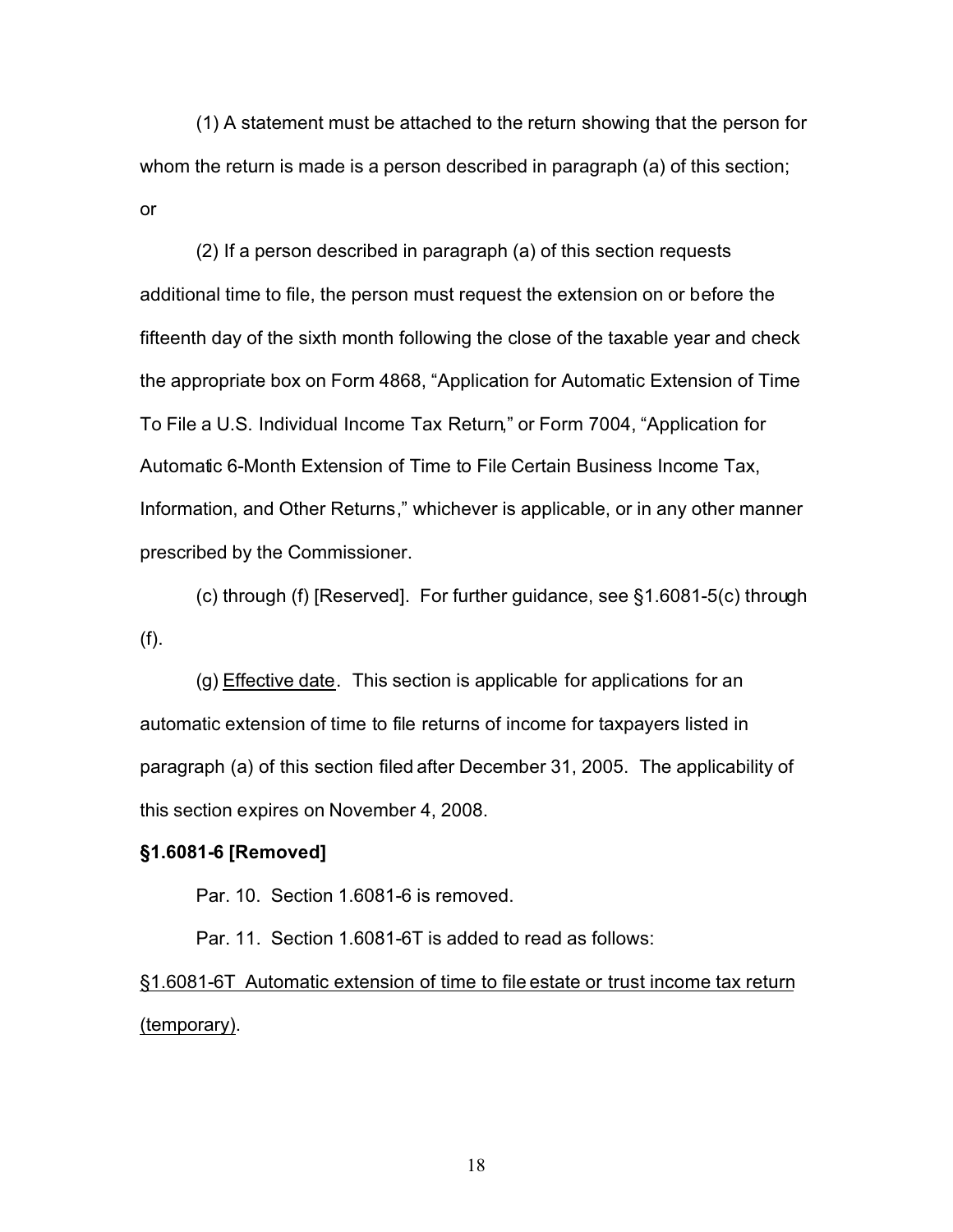(a) In general. An estate or trust required to file an income tax return on Form 1041, "U.S. Income Tax Return for Estates and Trusts," will be allowed an automatic 6-month extension of time to file the return after the date prescribed for filing the return if the estate or trust files an application under this section in accordance with paragraph (b) of this section.

(b) Requirements. To satisfy this paragraph (b), an estate or trust must--

(1) Submit a complete application on Form 7004, "Application for Automatic 6-Month Extension of Time to File Certain Business Income Tax, Information, and Other Returns," or in any other manner prescribed by the Commissioner;

(2) File the application on or before the date prescribed for filing the return with the Internal Revenue Service office designated in the application's instructions; and

(3) Show on the application the amount properly estimated as tax for the estate or trust for the taxable year.

(c) No extension of time for the payment of tax. An automatic extension of time for filing a return granted under paragraph (a) of this section will not extend the time for payment of any tax due on such return.

(d) Effect of extension on beneficiary. An automatic extension of time to file an estate or trust income tax return under this section will not extend the time for filing the income tax return of a beneficiary of the estate or trust or the time for the payment of any tax due on the beneficiary's income tax return.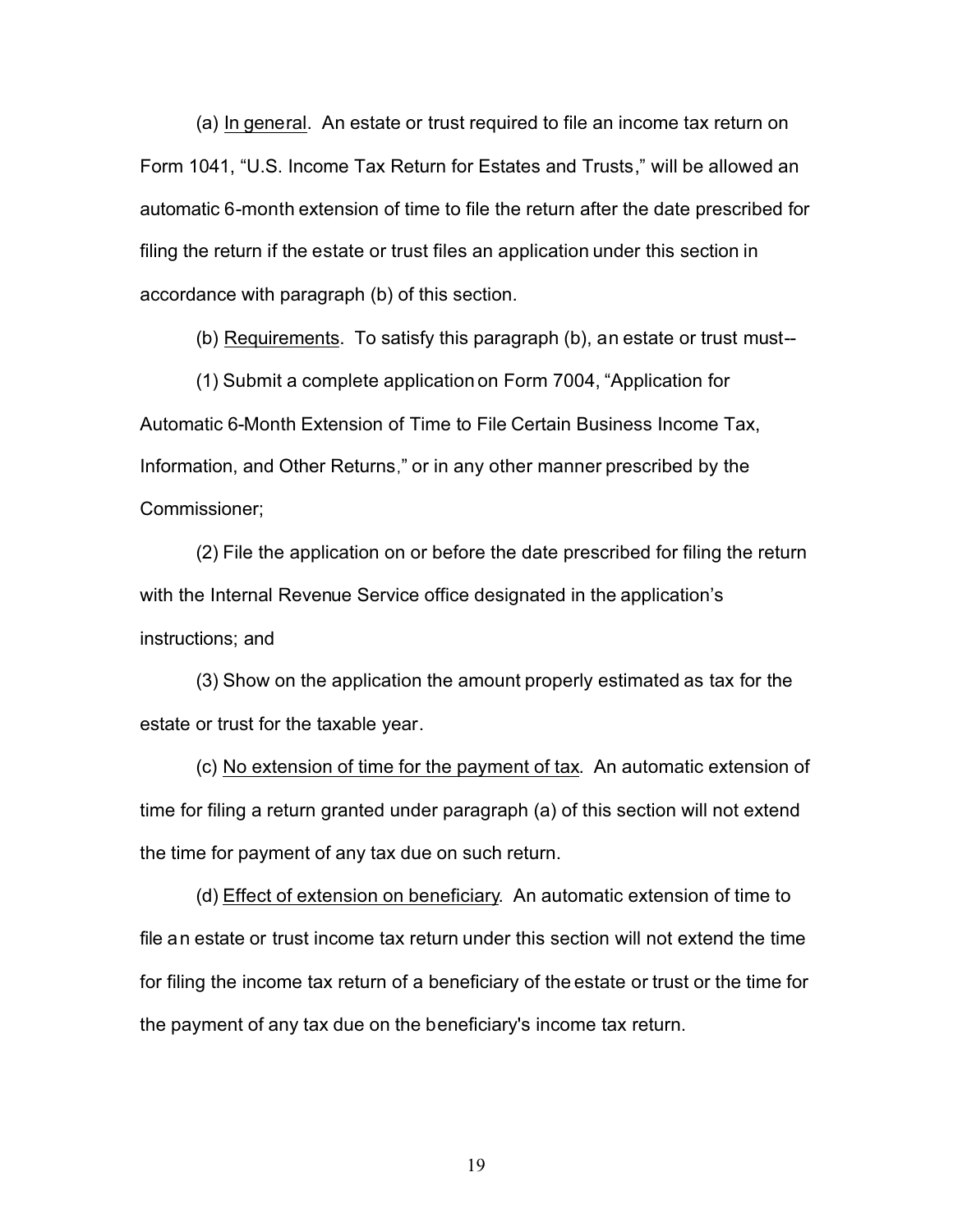(e) Termination of automatic extension. The Commissioner may terminate an automatic extension at any time by mailing to the estate or trust a notice of termination at least 10 days prior to the termination date designated in such notice. The Commissioner must mail the notice of termination to the address shown on the Form 7004 or to the estate or trust's last known address. For further guidance regarding the definition of last known address, see §301.6212-2 of this chapter.

(f) Penalties. See section 6651 for failure to file an estate or trust income tax return or failure to pay the amount shown as tax on the return.

(g) Effective dates. This section is applicable for applications for an automatic extension of time to file an estate or trust income tax return filed after December 31, 2005. The applicability of this section expires on November 4, 2008.

# **§1.6081-7 [Removed]**

Par. 12. Section 1.6081-7 is removed.

Par. 13. Section 1.6081-7T is added to read as follows:

§1.6081-7T Automatic extension of time to file Real Estate Mortgage Investment Conduit (REMIC) income tax return (temporary).

(a) In general. A Real Estate Mortgage Investment Conduit (REMIC) required to file an income tax return on Form 1066, "U.S. Real Estate Mortgage Investment Conduit Income Tax Return," or Form 8831, "Excise Tax on Excess Inclusions of REMIC Residual Interests," for any taxable year will be allowed an automatic 6-month extension of time to file the return after the date prescribed for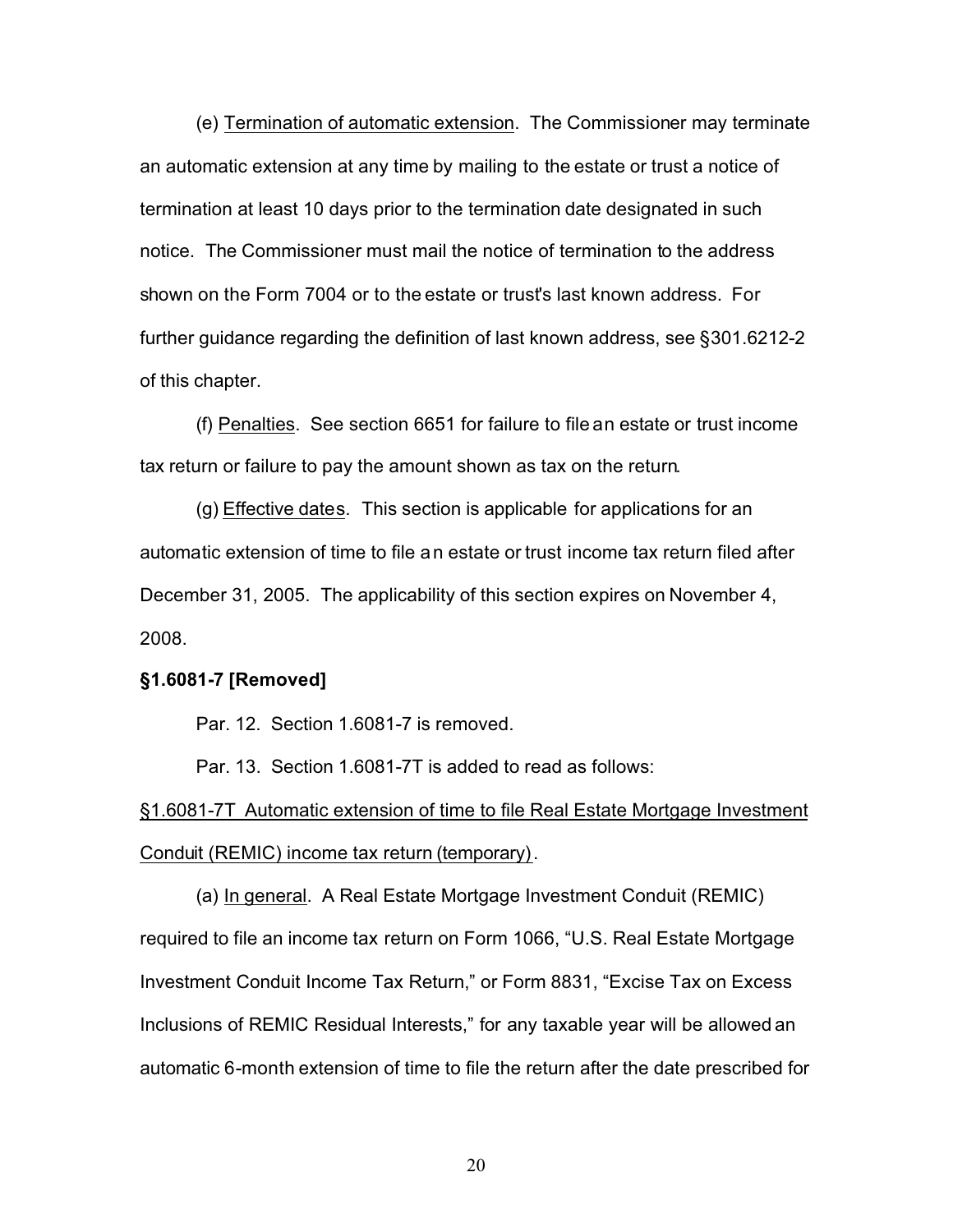filing the return if the REMIC files an application under this section in accordance with paragraph (b) of this section.

(b) Requirements. To satisfy this paragraph (b), a REMIC must--

(1) Submit a complete application on Form 7004, "Application for Automatic 6-Month Extension of Time to File Certain Business Income Tax, Information, and Other Returns," or in any other manner prescribed by the Commissioner;

(2) File the application on or before the date prescribed for filing the return with the Internal Revenue Service office designated in the application's instructions; and

(3) Show on the application the full amount properly estimated as tax for the REMIC for the taxable year.

(c) No extension of time for the payment of tax. An automatic extension of time for filing a return granted under paragraph (a) of this section will not extend the time for payment of any tax due on such return.

(d) Effect of extension on residual or regular interest holders. An automatic extension of time to file a REMIC income tax return under this section will not extend the time for filing the income tax return of a residual or regular interest holder of the REMIC or the time for the payment of any tax due on the residual or regular interest holder's income tax return. An automatic extension will also not extend the time for payment of any excise tax on excess inclusions of REMIC residual interests.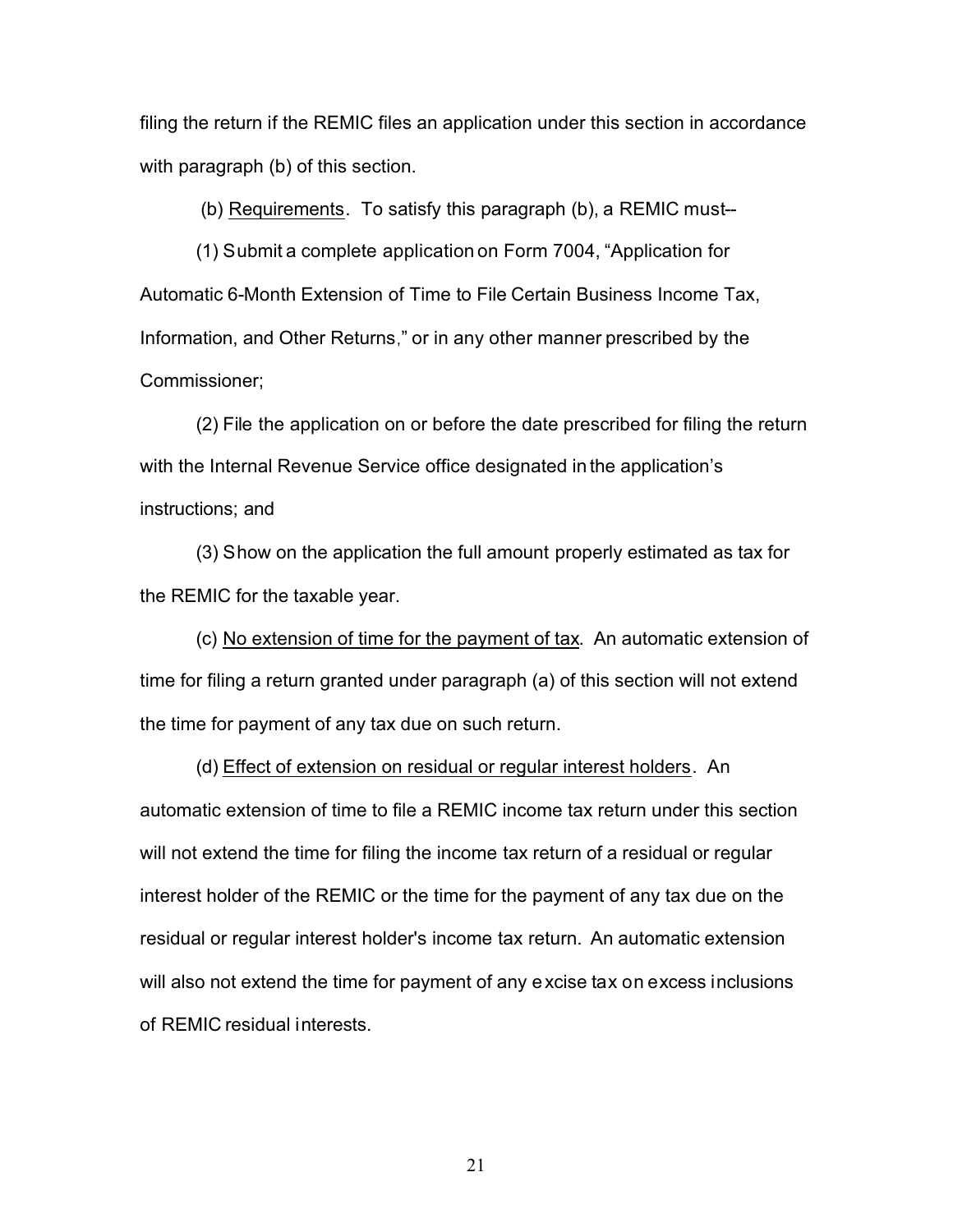(e) Termination of automatic extension. The Commissioner may terminate an automatic extension at any time by mailing to the REMIC a notice of termination at least 10 days prior to the termination date designated in such notice. The Commissioner must mail the notice of termination to the address shown on the Form 7004 or to the REMIC's last known address. For further guidance regarding the definition of last known address, see §301.6212-2 of this chapter.

(f) Penalties. See sections 6698 and 6651 for failure to file a REMIC income tax return or failure to pay an amount shown as tax on the return.

(g) Effective dates. This section is applicable for applications for an automatic extension of time to file REMIC income and excise tax returns listed in paragraph (a) of this section filed after December 31, 2005. The applicability of this section expires on November 4, 2008.

Par. 14. Section 1.6081-10T is added to read as follows:

§1.6081-10T Automatic extension of time to file withholding tax return for U.S. source income of foreign persons (temporary).

(a) In general. A withholding agent or intermediary required to file a return on Form 1042, "Annual Withholding Tax Return for U.S. Source Income of Foreign Persons," for any taxable year will be allowed an automatic 6-month extension of time to file the return after the date prescribed for filing the return if the withholding agent or intermediary files an application under this section in accordance with paragraph (b) of this section.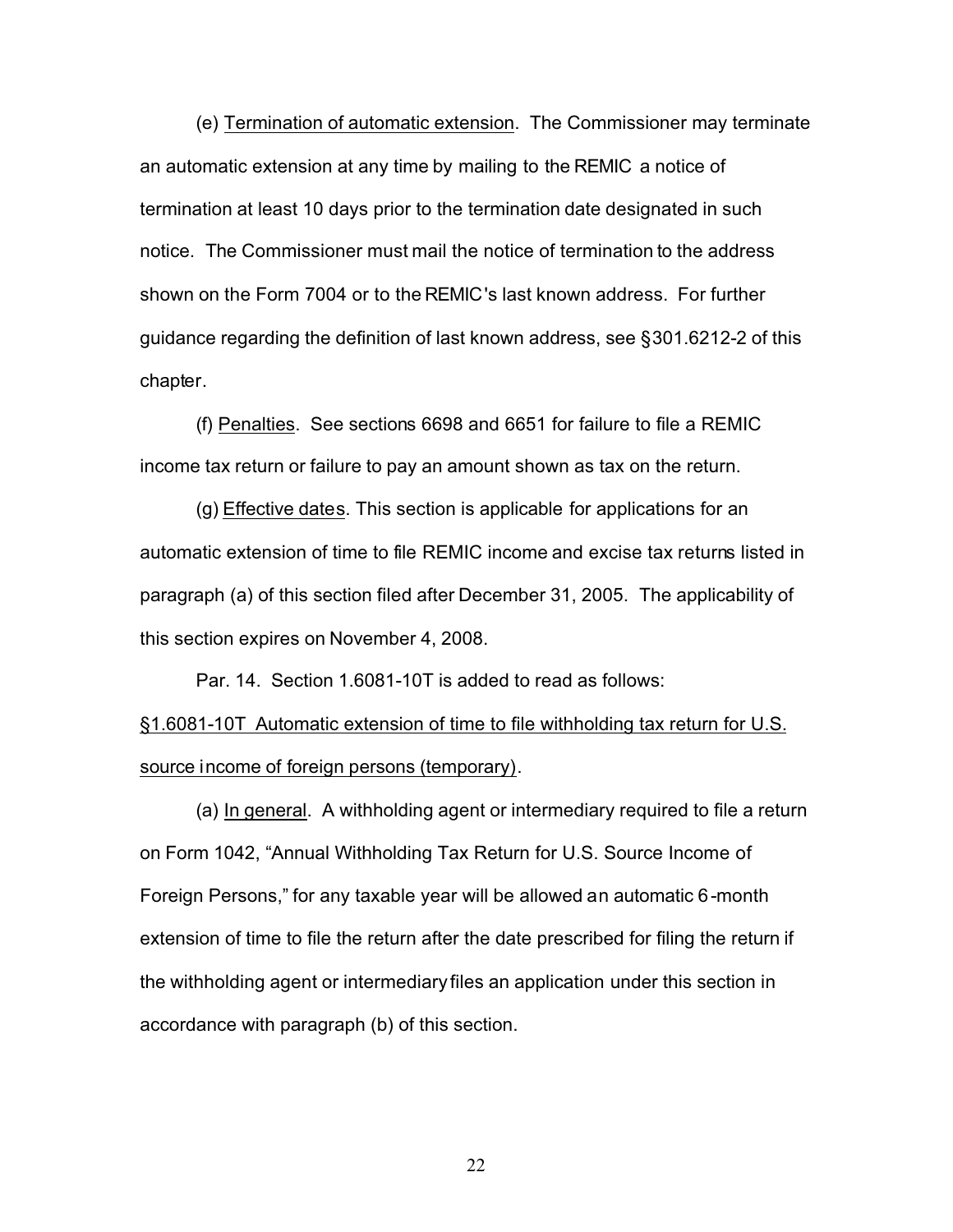(b) Requirements. To satisfy this paragraph (b), a withholding agent or intermediary must--

(1) Submit a complete application on Form 7004, "Application for Automatic 6-Month Extension of Time to File Certain Business Income Tax, Information, and Other Returns," or in any other manner prescribed by the Commissioner;

(2) File the application on or before the date prescribed for filing the return with the Internal Revenue Service office designated in the application's instructions; and

(3) Remit the amount of the properly estimated unpaid tax liability on or before the date prescribed for payment.

(c) No extension of time for the payment of tax. An automatic extension of time for filing a return granted under paragraph (a) of this section will not extend the time for payment of any tax due on such return.

(d) Termination of automatic extension. The Commissioner may terminate an automatic extension at any time by mailing to the withholding agent or intermediary a notice of termination at least 10 days prior to the termination date designated in such notice. The Commissioner must mail the notice of termination to the address shown on the Form 7004 or to the withholding agent or intermediary's last known address. For further guidance regarding the definition of last known address, see §301.6212-2 of this chapter.

(e) Penalties. See section 6651 for failure to file a return or failure to pay an amount shown as tax on the return.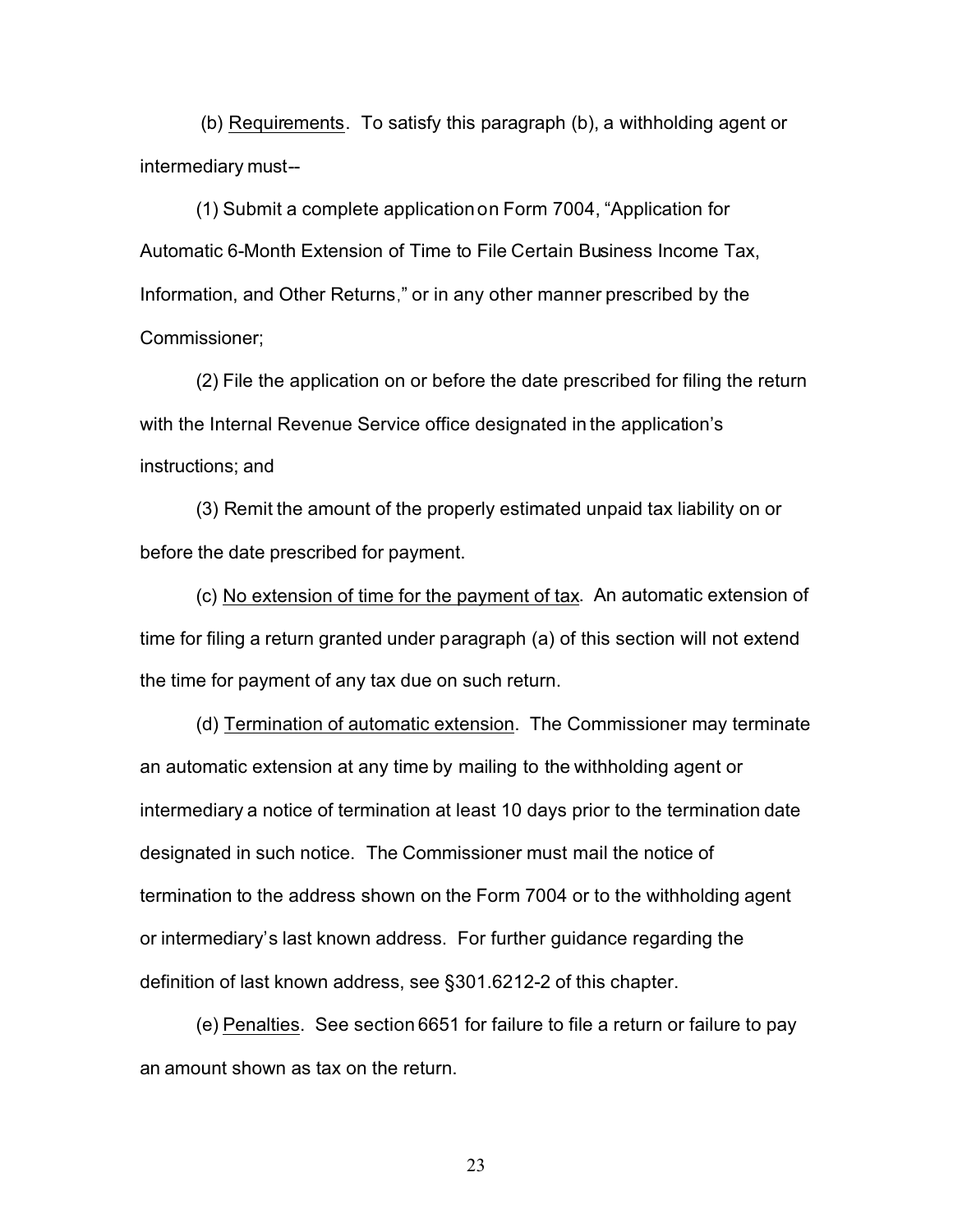(f) Effective dates. This section is applicable for applications for an automatic extension of time to file the withholding tax return for U.S. source income of foreign persons return filed after December 31, 2005. The applicability of this section expires on November 4, 2008.

Par. 15. Section 1.6081-11T is added to read as follows:

§1.6081-11T Automatic extension of time for filing certain employee plan returns (temporary).

(a) In general. An administrator or sponsor of an employee benefit plan required to file a return under the provisions of chapter 61 or the regulations thereunder on Form 5500 (series), "Annual Return/ Report of Employee Benefit Plan," will be allowed an automatic 2 1/2-month extension of time to file the return after the date prescribed for filing the return if the administrator or sponsor files an application under this section in accordance with paragraph (b) of this section.

(b) Requirements. To satisfy this paragraph (b), an administrator or sponsor must--

(1) Submit a complete application on Form 5558, "Application for Extension of Time To File Certain Employee Plan Returns," or in any other manner as may be prescribed by the Commissioner; and

(2) File the application with the Internal Revenue Service office designated in the application's instructions on or before the date prescribed for filing the information return.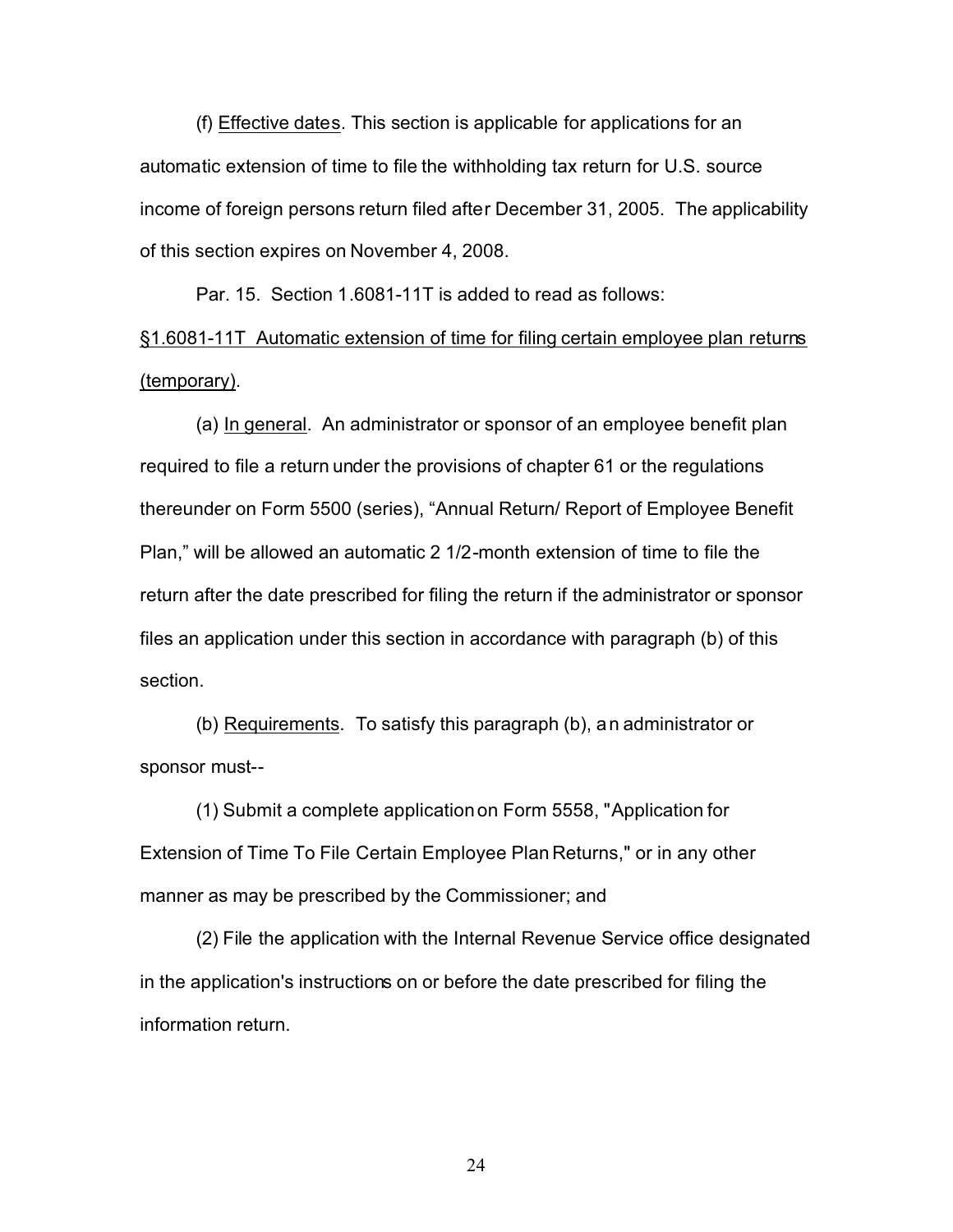(c) Termination of automatic extension. The Commissioner may terminate an automatic extension at any time by mailing to the administrator or sponsor a notice of termination at least 10 days prior to the termination date designated in such notice. The Commissioner must mail the notice of termination to the address shown on the Form 5558 or to the administrator or sponsor's last known address. For further guidance regarding the definition of last known address, see §301.6212-2 of this chapter.

(d) Penalties. See sections 6652, 6692, and the Employee Retirement Income Security Act of 1974 for penalties for failure to file a timely and complete Form 5500.

(e) Effective dates. This section is applicable for applications for an automatic extension of time to file Forms 5500 filed after December 31, 2005. The applicability of this section expires on November 4, 2008.

PART 25-- GIFT TAX; GIFTS MADE AFTER DECEMBER 31, 1954

Par. 16. The authority citation for part 25 is amended by adding an entry in numerical order to read, in part, as follows:

Authority: 26 U.S.C. 7805 \* \* \*

Section 25.6081-1T also issued under the authority of 26 U.S.C. 6081(a).

\*\*\*

# **§25.6081-1 [Removed]**

Par. 17. Section 25.6081-1 is removed.

Par. 18. Section 25.6081-1T is added to read as follows:

§25.6081-1T Automatic extension of time for filing gift tax returns (temporary).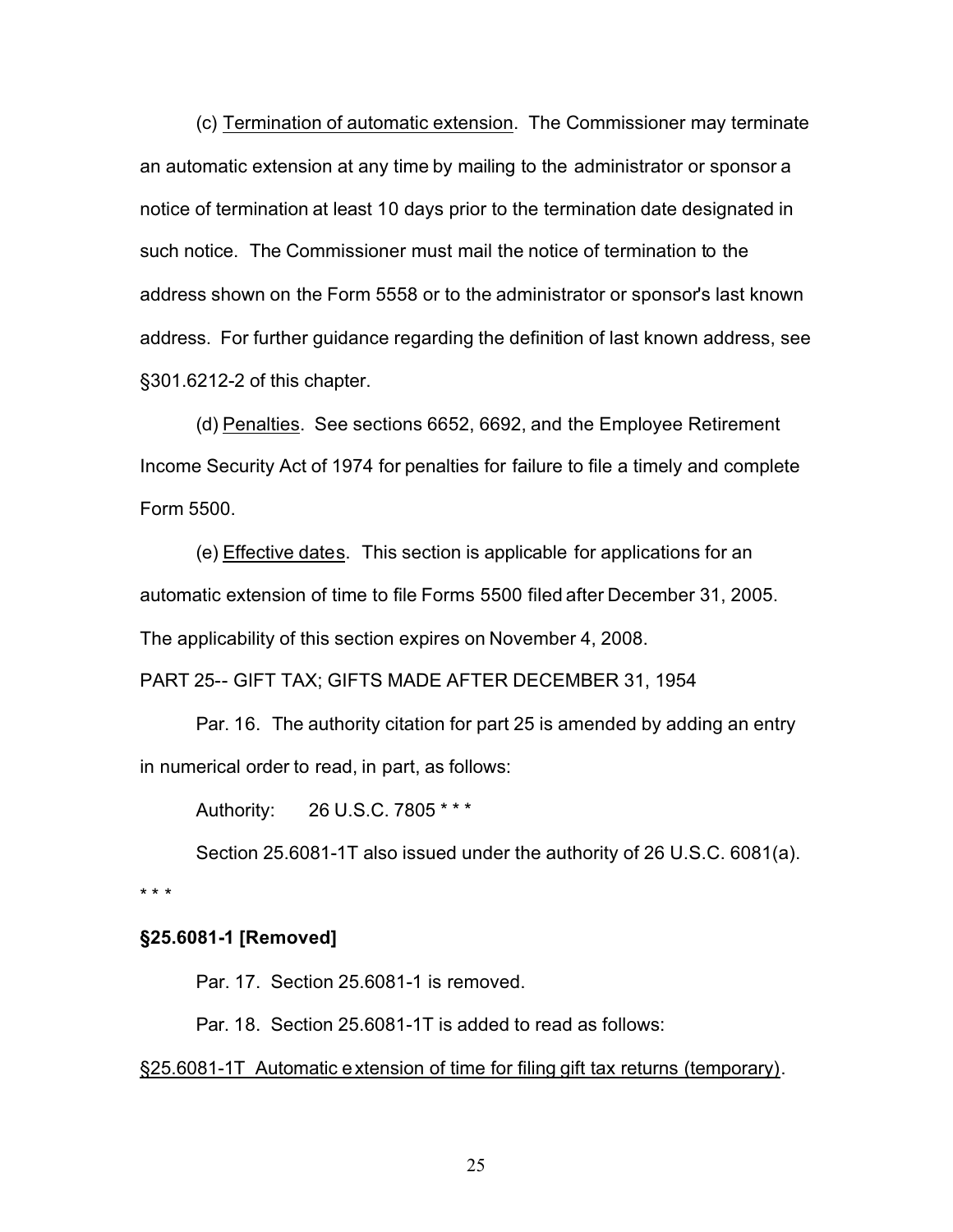(a) In general. Under section 6075(b)(2), an automatic six-month extension of time granted to a donor to file the donor's return of income under §1.6081-4T shall be deemed to also be a six-month extension of time granted to file a return on Form 709, "United States Gift (and Generation-Skipping Transfer) Tax Return." If a donor does not obtain an extension of time to file the donor's return of income under §1.6081-4T, the donor will be allowed an automatic 6 month extension of time to file Form 709 after the date prescribed for filing if the donor files an application under this section in accordance with paragraph (b) of this section. In the case of an individual described in §1.6081-5(a)(5) or (6), the automatic 6-month extension of time to file Form 709 will run concurrently with the extension of time to file granted pursuant to §1.6081-5.

(b) Requirements. To satisfy this paragraph (b), a donor must--

(1) Submit a complete application on Form 8892, "Payment of Gift/GST Tax and/or Application for Extension of Time To File Form 709," or in any other manner prescribed by the Commissioner;

(2) File the application on or before the later of--

(i) The date prescribed for filing the return; or

(ii) The expiration of any extension of time to file granted pursuant to §1.6081-5; and

(3) File the application with the Internal Revenue Service office designated in the application's instructions.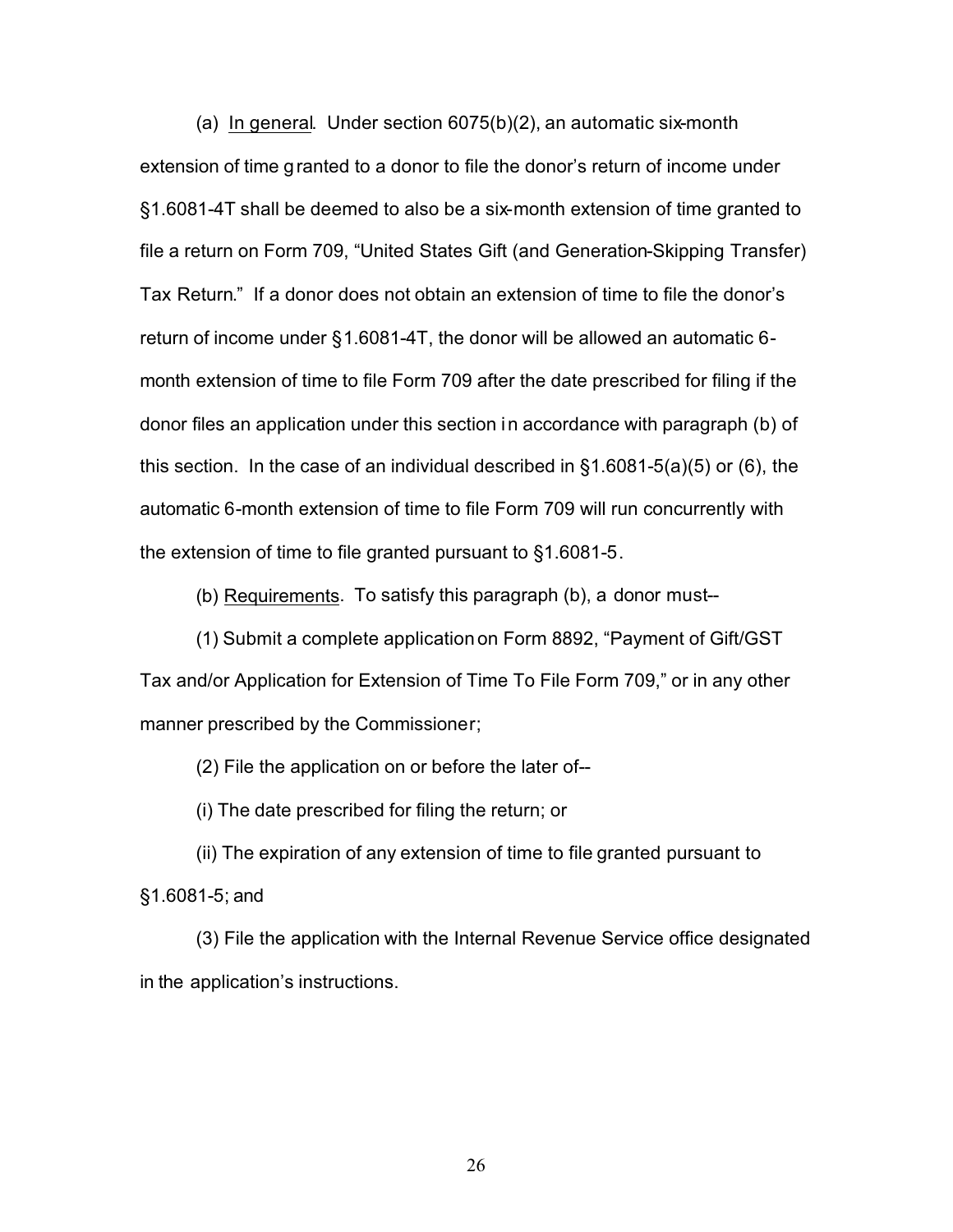(c) No extension of time for the payment of tax. An automatic extension of time for filing a return granted under paragraph (a) of this section will not extend the time for payment of any tax due on such return.

(d) Termination of automatic extension. The Commissioner may terminate an extension at any time by mailing to the donor a notice of termination at least 10 days prior to the termination date designated in such notice. The Commissioner must mail the notice of termination to the address shown on the Form 8892, or to the donor's last known address. For further guidance regarding the definition of last known address, see §301.6212-2 of this chapter.

(e) Penalties. See section 6651 for failure to file a gift tax return or failure to pay the amount shown as tax on the return.

(f) Effective dates. This section is applicable for applications for an extension of time to file Form 709 filed after December 31, 2005. The applicability of this section expires on November 4, 2008.

PART 26--GENERATION-SKIPPING TRANSFER TAX REGULATIONS UNDER THE TAX REFORM ACT OF 1986

Par. 19. The authority citation for part 26 is amended by adding an entry in numerical order to read, in part, as follows:

Authority: 26 U.S.C. 7805 \* \* \*

Section 26.6081-1T also issued under the authority of 26 U.S.C. 6081(a).

Par. 20. Section 26.6081-1T is added to read as follows:

§26.6081-1T Automatic extension of time for filing generation-skipping transfer tax returns (temporary).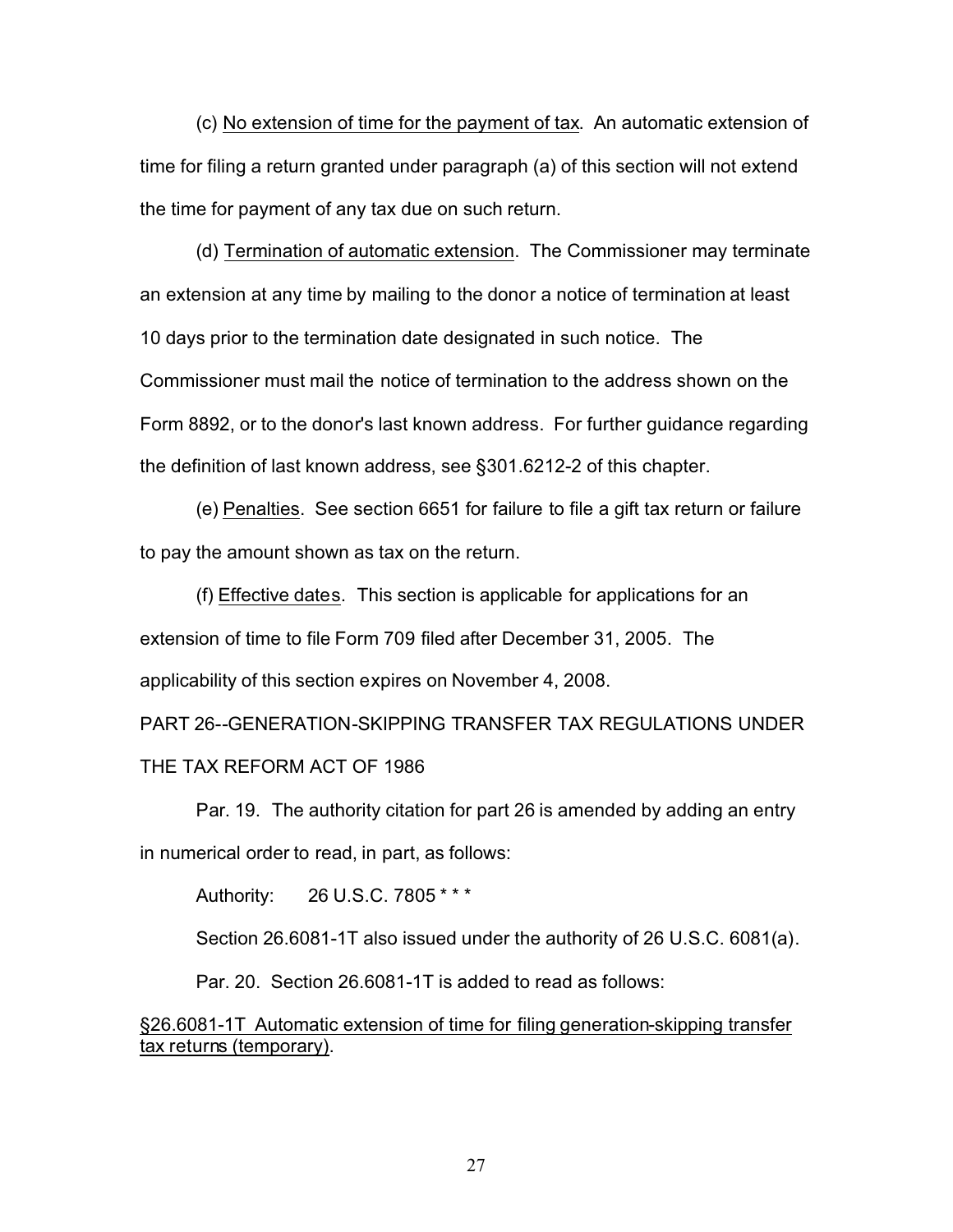(a) In general. A skip person distributee required to file a return on Form 706-GS(D), "Generation-Skipping Transfer Tax Return for Distributions," or a trustee required to file a return on Form 706-GS(T), "Generation-Skipping Transfer Tax Return for Terminations," will be allowed an automatic 6-month extension of time to file the return after the date prescribed for filing if the skip person distributee or trustee files an application under this section in accordance with paragraph (b) of this section.

(b) Requirements. To satisfy this paragraph (b), a skip person distributee or trustee must--

(1) Submit a complete application on Form 7004, "Application for Automatic 6-Month Extension of Time to File Certain Business Income Tax, Information, and Other Returns," or in any other manner prescribed by the Commissioner;

(2) File the application on or before the date prescribed for filing the return with the Internal Revenue Service office designated in the application's instructions; and

(3) Remit the amount of the properly estimated unpaid tax liability on or before the date prescribed for payment.

(c) No extension of time for the payment of tax. An automatic extension of time for filing a return granted under paragraph (a) of this section will not extend the time for payment of any tax due on such return.

(d) Termination of automatic extension. The Commissioner may terminate an automatic extension at any time by mailing to the skip person distributee or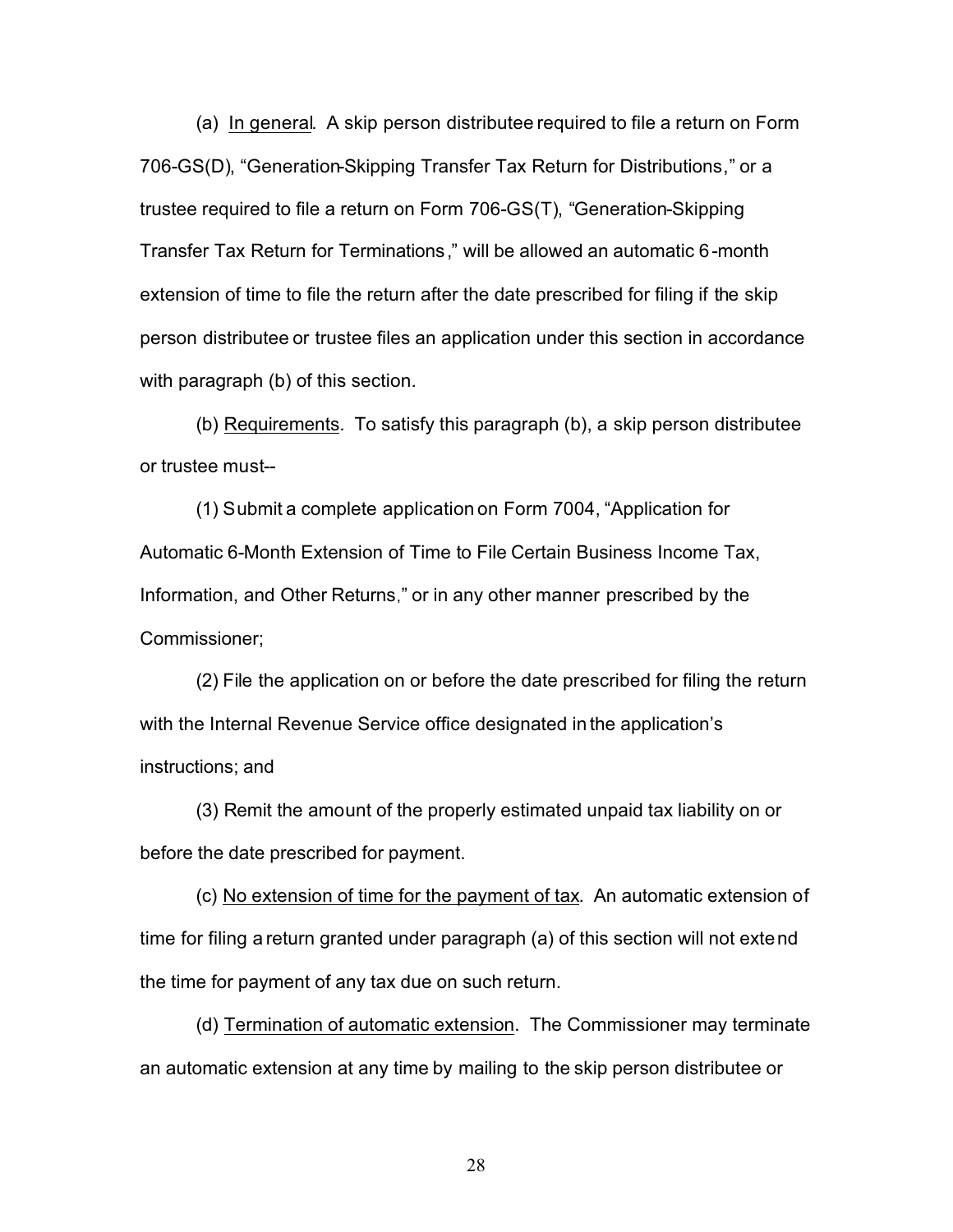trustee a notice of termination at least 10 days prior to the termination date designated in such notice. The Commissioner must mail the notice of termination to the address shown on the Form 7004 or to the skip person distributee or trustee's last known address. For further guidance regarding the definition of last known address, see §301.6212-2 of this chapter.

(e) Penalties. See section 6651 for failure to file a generation-skipping transfer tax return or failure to pay the amount shown as tax on the return.

(f) Effective dates. This section is effective for applications for an automatic extension of time to file a generation-skipping transfer tax return filed after December 31, 2005. The applicability of this section expires on November 4, 2008.

# PART 53--FOUNDATION AND SIMILAR EXCISE TAXES

Par. 21. The authority citation for part 53 is amended by adding an entry in numerical order to read, in part, as follows:

Authority: 26 U.S.C. 7805 \* \* \*

Section 53.6081-1T also issued under 26 U.S.C. 6081(a).

## **§53.6081-1 [Removed]**

Par. 22. Section 53.6081-1 is removed.

Par. 23. Section 53.6081-1T is added to read as follows:

§53.6081-1T Automatic extension of time for filing the return to report taxes due under section 4951 for self-dealing with a nuclear decommissioning fund (temporary).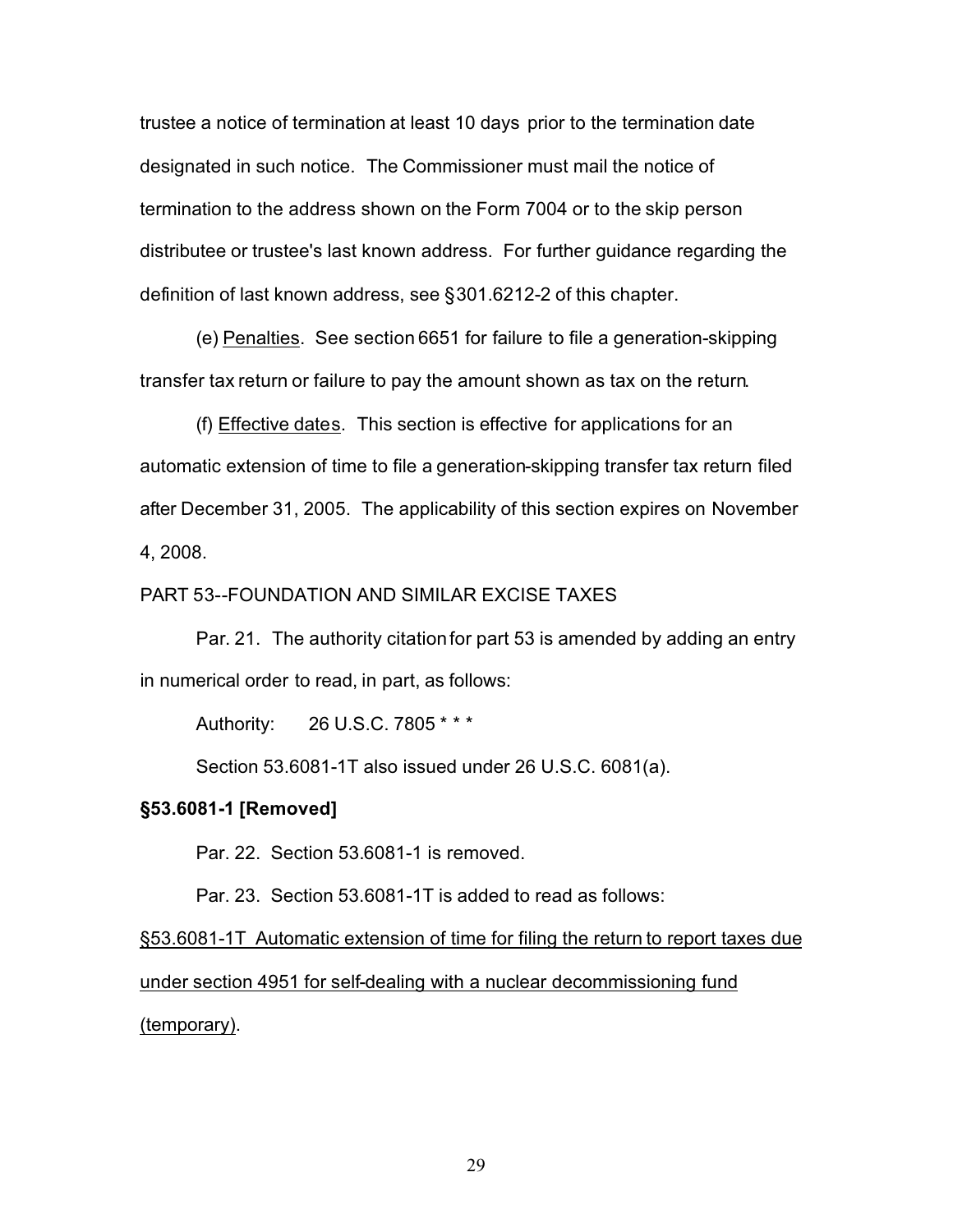(a) In general. A disqualified person for purposes of section 4951(e)(4) who engaged in self-dealing with a Nuclear Decommissioning Fund, and must report tax due under section 4951 on Form 1120-ND, "Return for Nuclear Decommissioning Funds and Certain Related Persons," will be allowed an automatic 6-month extension of time to file the return after the date prescribed for filing the return if the disqualified person files an application under this section in accordance with paragraph (b) of this section. For guidance on requesting an extension of time to file Form 1120-ND for purposes of reporting contributions received, income earned, administrative expenses of operating the fund, and the tax on modified gross income, see §1.6081-3 of this chapter.

(b) Requirements. To satisfy this paragraph (b), a disqualified person must--

(1) Submit a complete application on Form 7004, "Application for Automatic 6-Month Extension of Time to File Certain Business Income Tax, Information, and Other Returns," or in any other manner prescribed by the Commissioner;

(2) File the application on or before the date prescribed for filing the return with the Internal Revenue Service office designated in the application's instructions; and

(3) Remit the amount of the properly estimated unpaid tax liability on or before the date prescribed for payment.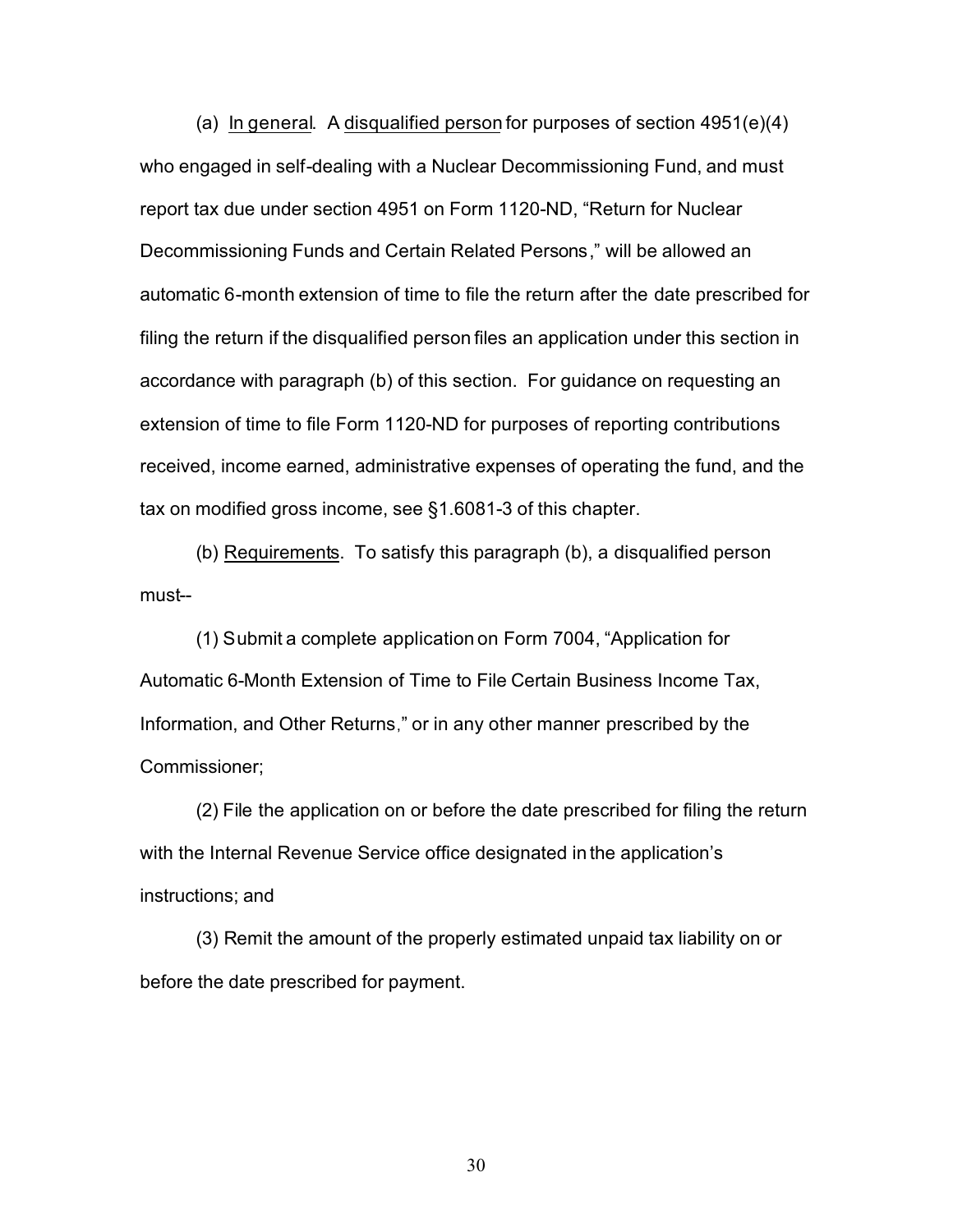(c) No extension of time for the payment of tax. An automatic extension of time for filing a return granted under paragraph (a) of this section will not extend the time for payment of any tax due on such return.

(d) Termination of automatic extension. The Commissioner may terminate an automatic extension at any time by mailing to the disqualified person a notice of termination at least 10 days prior to the termination date designated in such notice. The Commissioner must mail the notice of termination to the address shown on the Form 7004 or to the disqualified person's last known address. For further guidance regarding the definition of last known address, see §301.6212-2 of this chapter.

(e) Penalties. See section 6651 for failure to file or failure to pay the amount shown as tax on the return.

(f) Effective dates. This section is applicable for applications for an automatic extension of time to file a return to report taxes due under section 4951 for self-dealing with a Nuclear Decommissioning Fund filed after December 31, 2005. The applicability of this section expires on November 4, 2008. PART 55--EXCISE TAX ON REAL INVESTMENT TRUSTS AND REGULATED

# INVESTMENT COMPANIES

Par. 24. The authority citation is amended by adding an entry in numerical order to read, in part, as follows:

Authority: 26 U.S.C. 6001, 6011, 6071, 6091, and 7805 \* \* \*

Section 55.6081-1T also issued under 26 U.S.C. 6081(a). \* \* \*

# **§55.6081-1 [Removed]**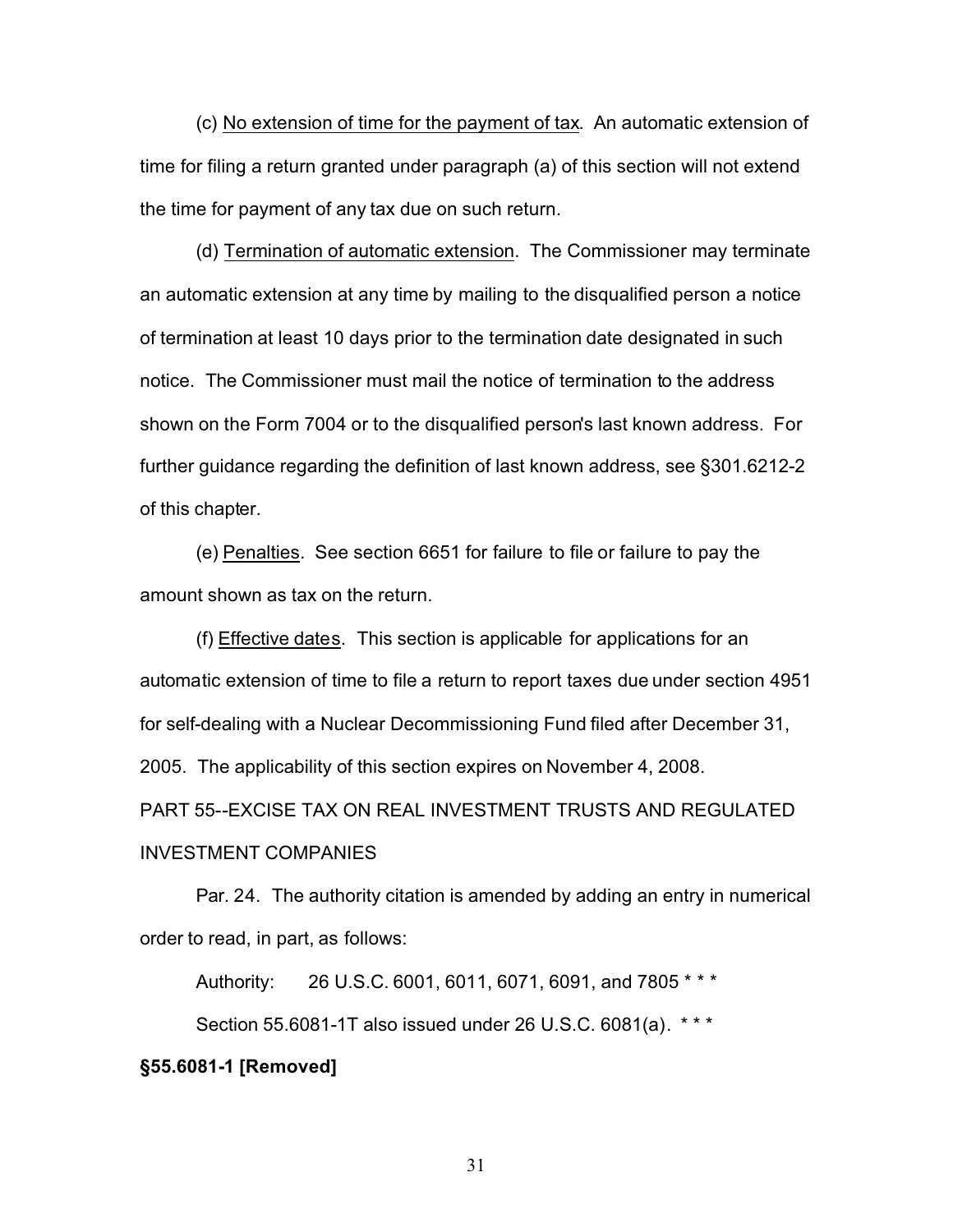Par. 25. Section 55.6081-1 is removed.

Par. 26. Section 55.6081-1T is added to read as follows:

# §55.6081-1T Automatic extension of time for filing a return due under Chapter 44 (temporary).

(a) In general. A Real Estate Investment Trust (REIT) required to file a return on Form 8612, "Return of Excise Tax on Undistributed Income of Real Estate Investment Trusts," or a Regulated Investment Company (RIC) required to file a return on Form 8613, "Return of Excise Tax on Undistributed Income of Regulated Investment Companies," will be allowed an automatic 6-month extension of time to file the return after the date prescribed for filing the return if the REIT or RIC files an application under this section in accordance with paragraph (b) of this section.

(b) Requirements. To satisfy this paragraph (b), a REIC or RIC must--

(1) Submit a complete application on Form 7004, "Application for Automatic 6-Month Extension of Time to File Certain Business Income Tax, Information, and Other Returns," or in any other manner prescribed by the Commissioner;

(2) File the application on or before the date prescribed for filing the return with the Internal Revenue Service office designated in the application's instructions; and

(3) Remit the amount of the properly estimated unpaid tax liability on or before the date prescribed for payment.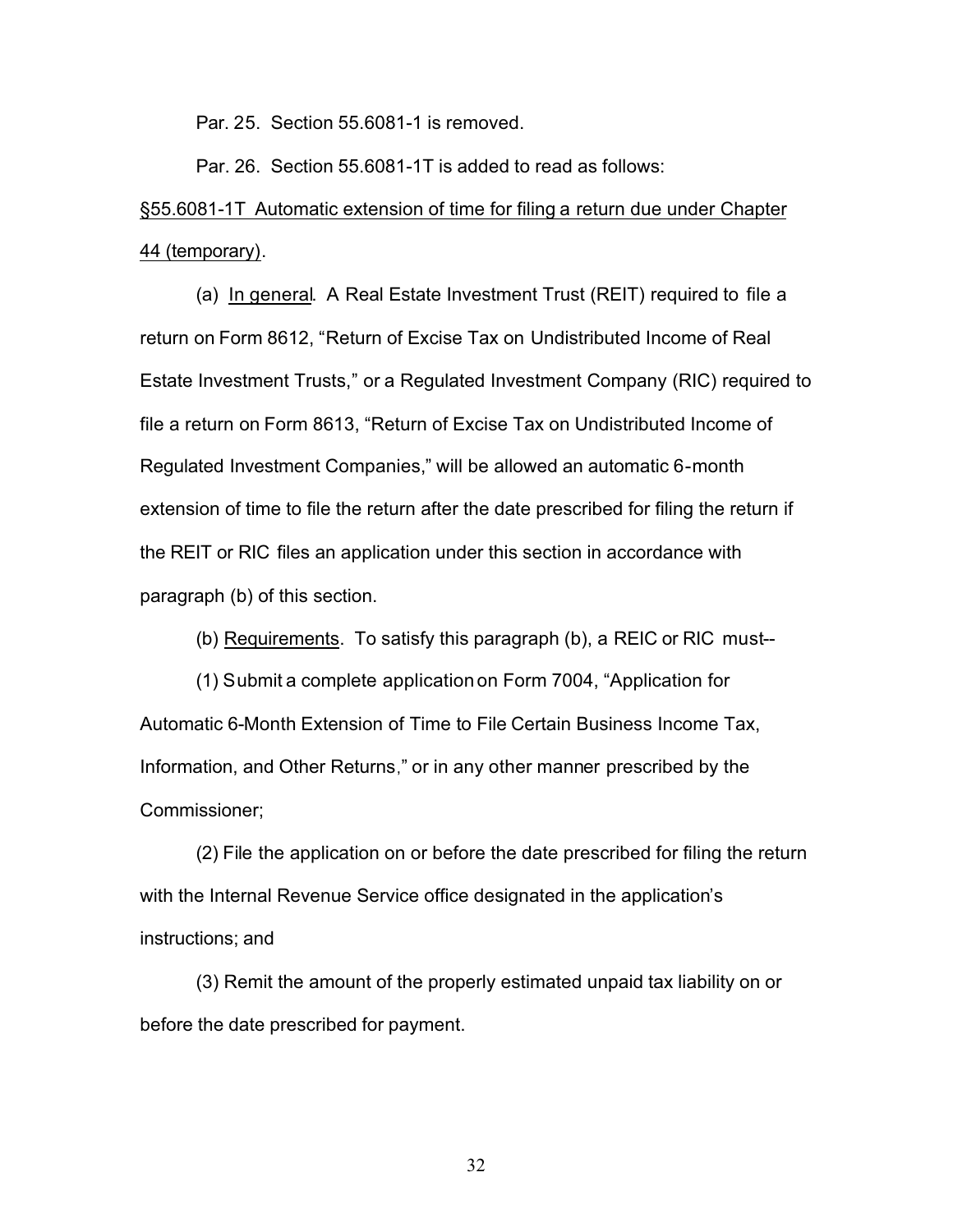(c) No extension of time for the payment of tax. An automatic extension of time for filing a return granted under paragraph (a) of this section will not extend the time for payment of any tax due on such return.

(d) Termination of automatic extension. The Commissioner may terminate an automatic extension at any time by mailing to the REIT or RIC a notice of termination at least 10 days prior to the termination date designated in such notice. The Commissioner must mail the notice of termination to the address shown on the Form 7004 or to the REIT or RIC's last known address. For further guidance regarding the definition of last known address, see §301.6212-2 of this chapter.

(e) Penalties. See section 6651 for failure to file or failure to pay the amount shown as tax on the return.

(f) Effective dates. This section is applicable for applications for an automatic extension of time to file a return due under chapter 44, filed after December 31, 2005. The applicability of this section expires on November 4, 2008.

#### PART 156--EXCISE TAX ON GREENMAIL

Par. 27. The authority citation is amended by adding an entry in numerical order to read, in part, as follows:

Authority: 26 U.S.C. 6001, 6011, 6061, 6071, 6091, 6161, and 7805 \*\*\*

Section 156.6081-1T also issued under 26 U.S.C. 6081(a). \* \* \*

# **§156.6081-1 [Removed]**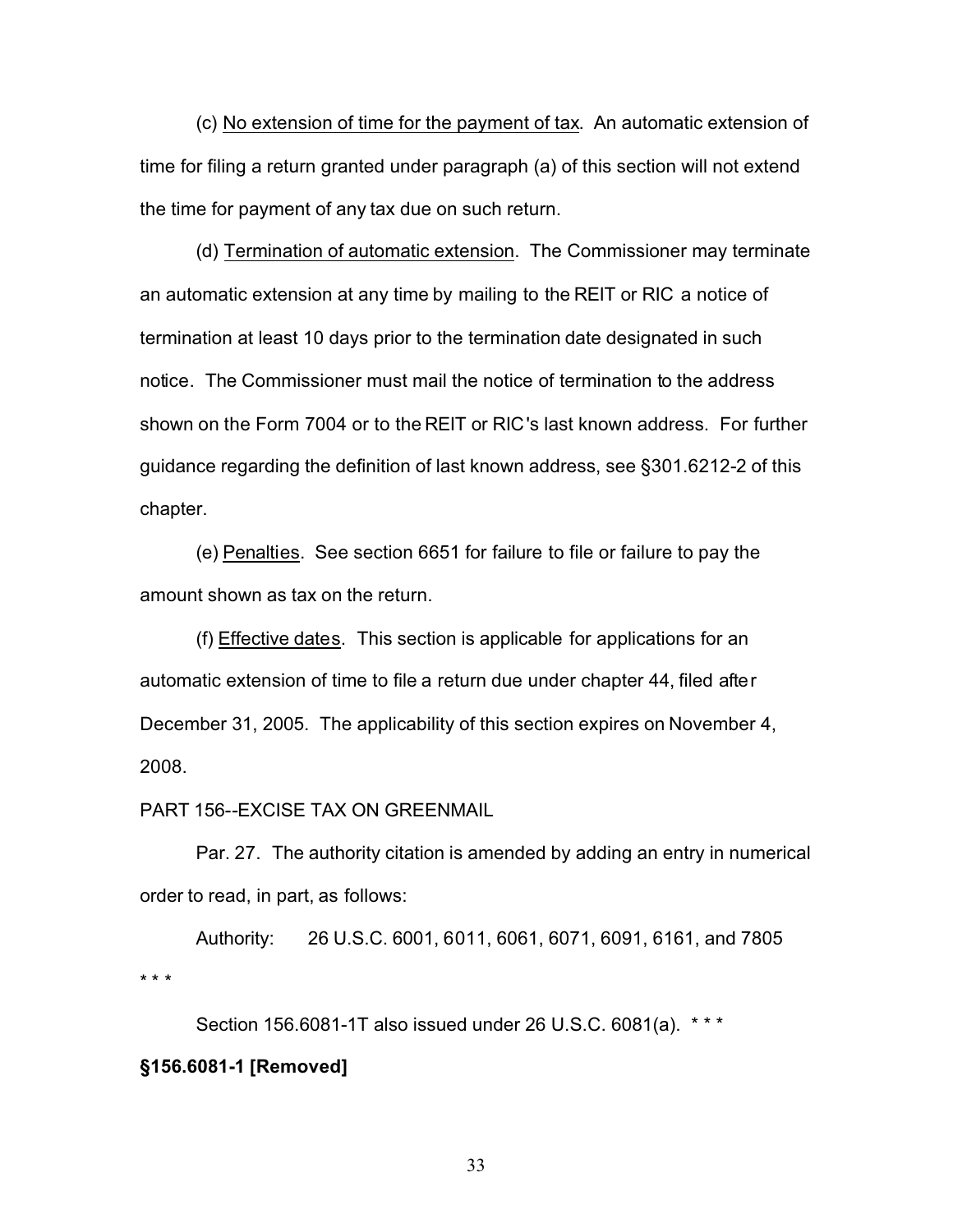Par. 28. Section 156.6081-1 is removed.

Par. 29. Section 156.6081-1T is added to read as follows:

# §156.6081-1T Automatic extension of time for filing a return due under chapter 54 (temporary).

(a) In general. A taxpayer required to file a return on Form 8725, "Excise Tax on Greenmail," will be allowed an automatic 6-month extension of time to file the return after the date prescribed for filing the return if the taxpayer files an application under this section in accordance with paragraph (b) of this section.

(b) Requirements. To satisfy this paragraph (b), a taxpayer must--

(1) Submit a complete application on Form 7004, "Application for Automatic 6-Month Extension of Time to File Certain Business Income Tax, Information, and Other Returns," or in any other manner prescribed by the Commissioner;

(2) File the application on or before the date prescribed for filing the return with the Internal Revenue Service office designated in the application's instructions; and

(3) Remit the amount of the properly estimated unpaid tax liability on or before the date prescribed for payment.

(c) No extension of time for the payment of tax. An automatic extension of time for filing a return granted under paragraph (a) of this section will not extend the time for payment of any tax due on such return.

(d) Termination of automatic extension. The Commissioner may terminate an automatic extension at any time by mailing to the taxpayer a notice of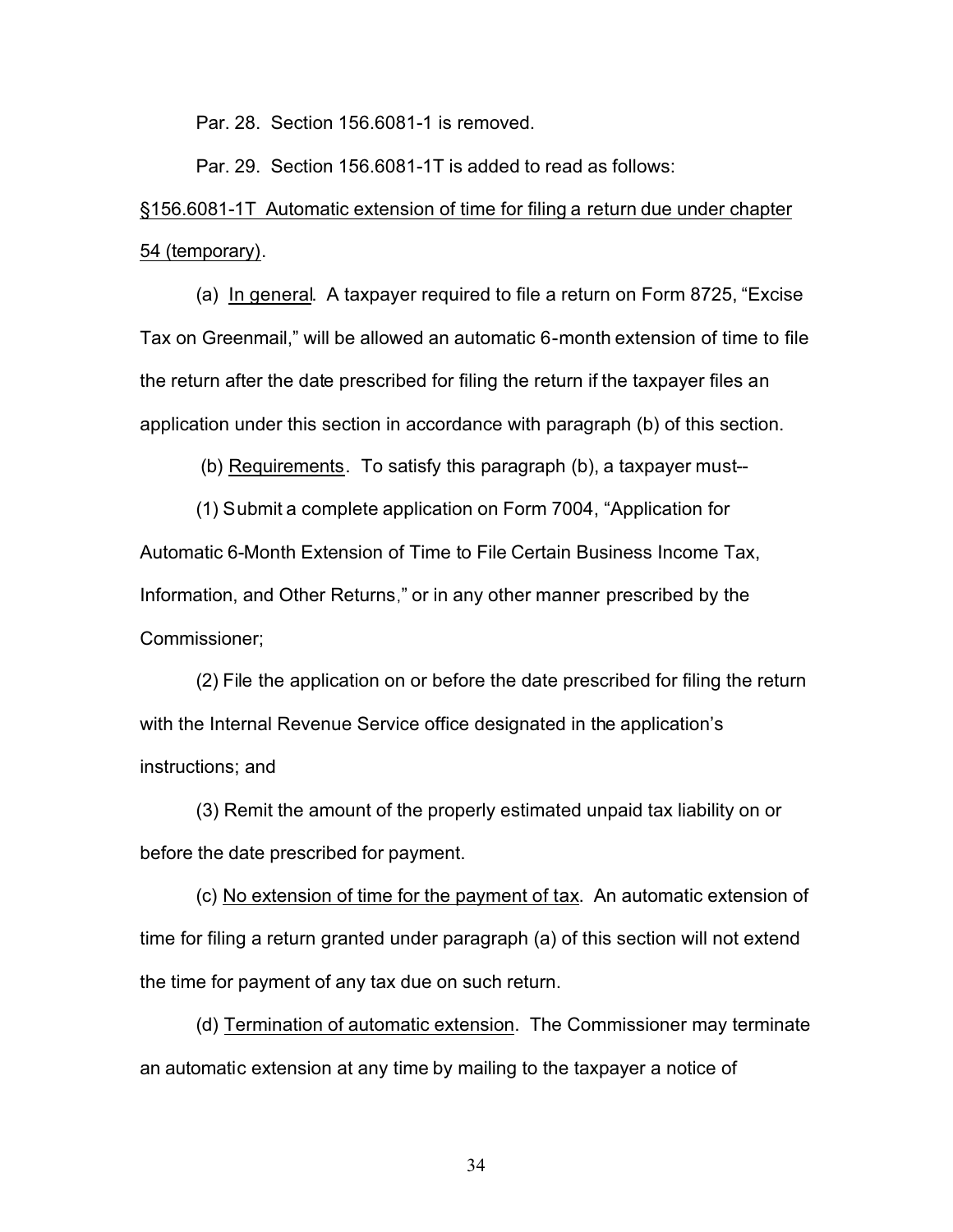termination at least 10 days prior to the termination date designated in such notice. The Commissioner must mail the notice of termination to the address shown on the Form 7004 or to the taxpayer's last known address. For further guidance regarding the definition of last known address, see §301.6212-2 of this chapter.

(e) Penalties. See section 6651 for failure to file or failure to pay the amount shown as tax on the return.

(f) Effective dates. This section is applicable for applications for an automatic extension of time to file a return due under chapter 54, filed after December 31, 2005. The applicability of this section expires on November 4, 2008.

PART 157-- EXCISE TAX ON STRUCTURED SETTLEMENT FACTORING TRANSACTIONS

Par. 30. The authority citation is amended by adding an entry in numerical order to read, in part, as follows:

Authority: 26 U.S.C. 7805 \* \* \*

Section 157.6081-1T also issued under 26 U.S.C. 6081(a). \* \* \*

# **§157.6081-1 [Removed]**

Par. 31. Section 157.6081-1 is removed.

Par. 32. Section 157.6081-1T is added to read as follows:

§157.6081-1T Automatic extension of time for filing a return due under chapter 55 (temporary).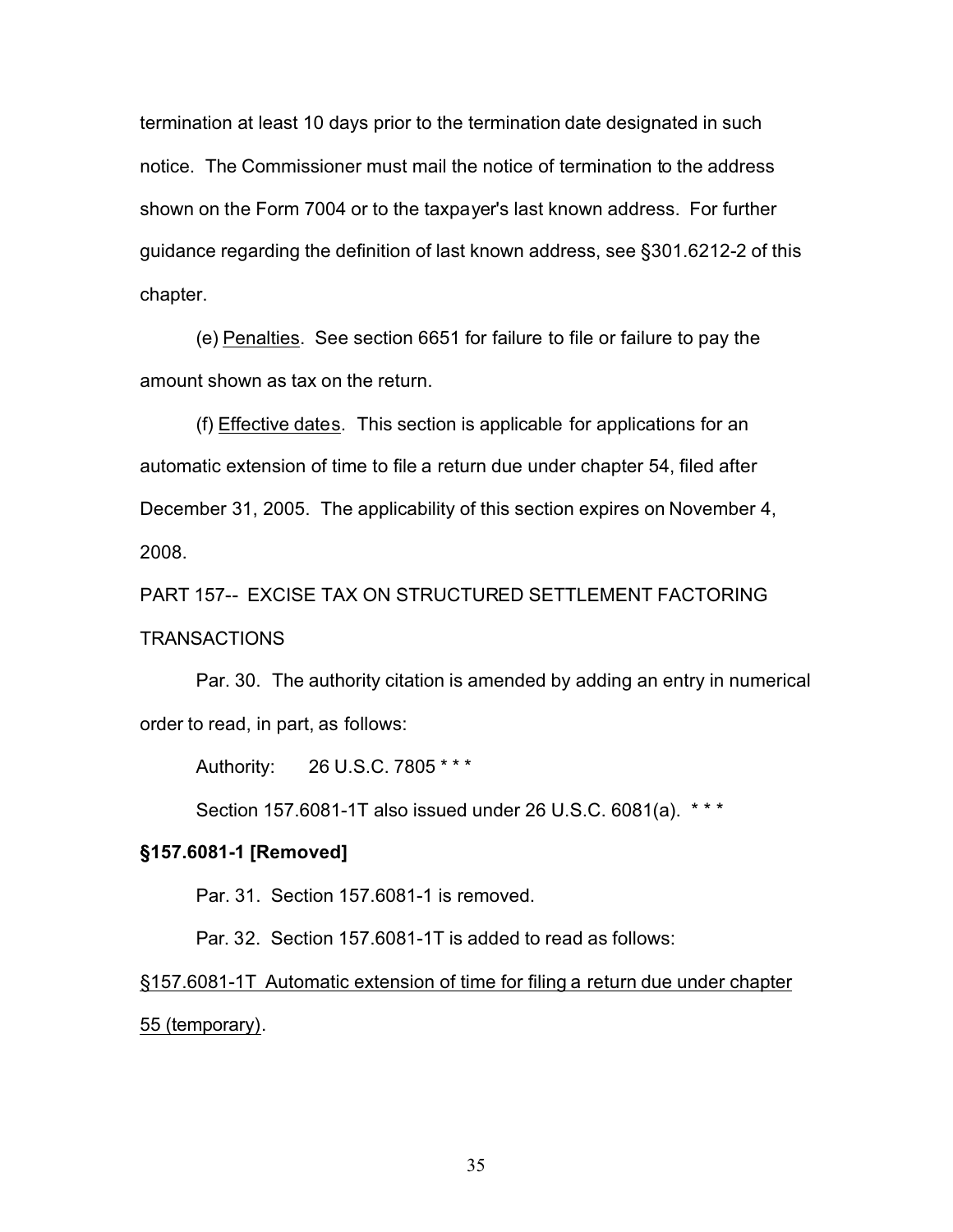(a) In general. A taxpayer required to file a return on Form 8876, "Excise Tax on Structured Settlement Factoring Transactions," will be allowed an automatic 6-month extension of time to file the return after the date prescribed for filing the return if the taxpayer files an application under this section in accordance with paragraph (b) of this section.

(b) Requirements. To satisfy this paragraph (b), the taxpayer must--

(1) Submit a complete application on Form 7004, "Application for Automatic 6-Month Extension of Time to File Certain Business Income Tax, Information, and Other Returns," or in any other manner prescribed by the Commissioner;

(2) File the application on or before the date prescribed for filing the return with the Internal Revenue Service office designated in the application's instructions; and

(3) Remit the amount of the properly estimated unpaid tax liability on or before the date prescribed for payment.

(c) No extension of time for the payment of tax. An automatic extension of time for filing a return granted under paragraph (a) of this section will not extend the time for payment of any tax due on such return.

(d) Termination of automatic extension. The Commissioner may terminate an automatic extension at any time by mailing to the taxpayer a notice of termination at least 10 days prior to the termination date designated in such notice. The Commissioner must mail the notice of termination to the address shown on the Form 7004 or to the taxpayer's last known address. For further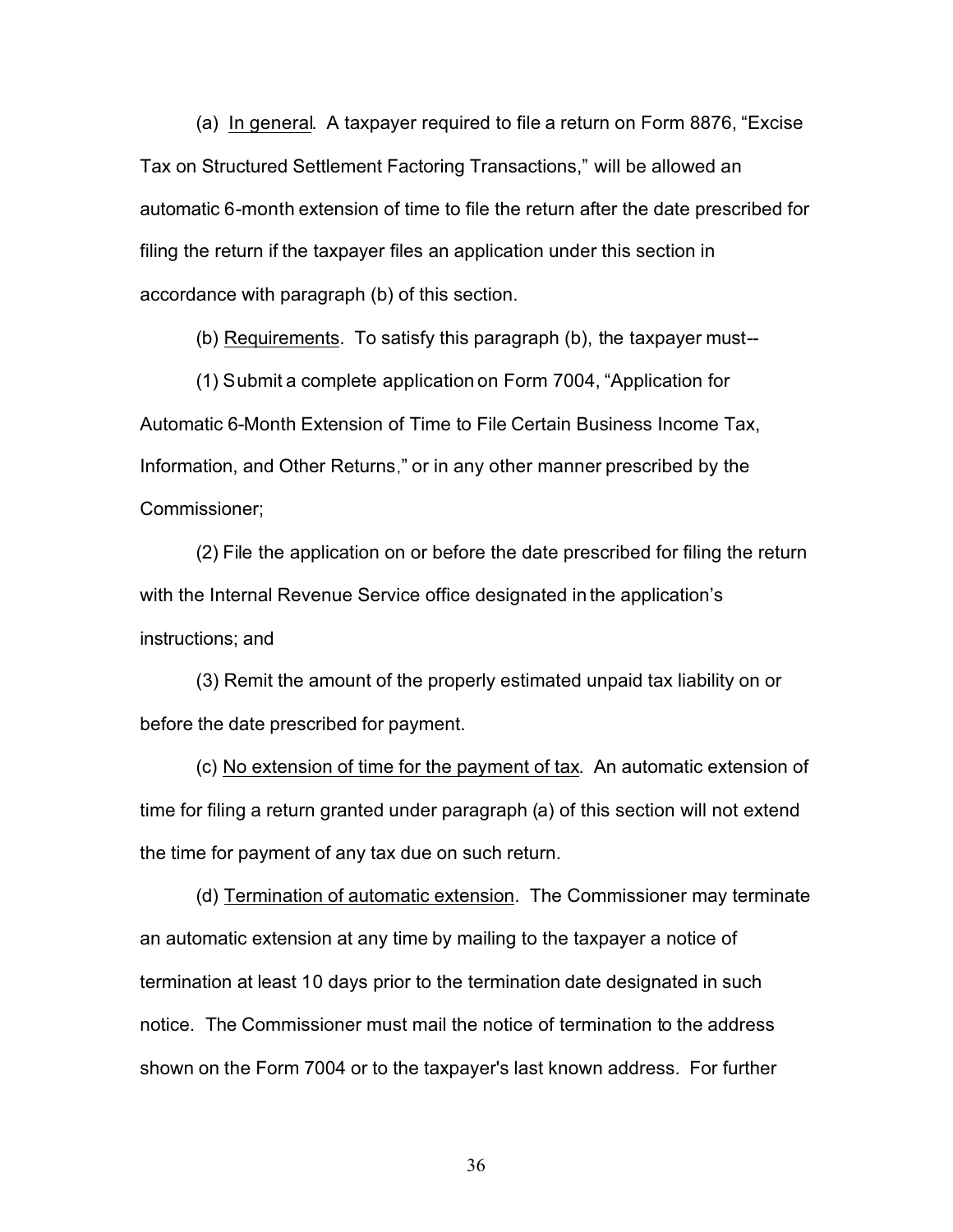guidance regarding the definition of last known address, see §301.6212-2 of this chapter.

(e) Penalties. See section 6651 for failure to file or failure to pay the amount shown as tax on the return.

(f) Effective dates. This section is applicable for applications for an automatic extension of time to file a return due under chapter 55, filed after December 31, 2005. The applicability of this section expires on November 4, 2008.

# PART 301--PROCEDURE AND ADMINISTRATION

Par. 33. The authority citation is amended by adding an entry in numerical order to read, in part, as follows:

Authority: 26 U.S.C. 7805 \* \* \*

Section 301.6081-2T also issued under 26 U.S.C. 6081(a). \* \* \*

Par. 34. Section 301.6081-2T is added to read as follows:

§301.6081-2T Automatic extension of time for filing an information return with respect to certain foreign trusts (temporary).

(a) In general. A trust required to file a return on Form 3520-A, "Annual Information Return of Foreign Trust with a U.S. Owner," will be allowed an automatic 6-month extension of time to file the return after the date prescribed for filing the return if the trust files an application under this section in accordance with paragraph (b) of this section.

(b) Requirements. To satisfy this paragraph (b), a trust must--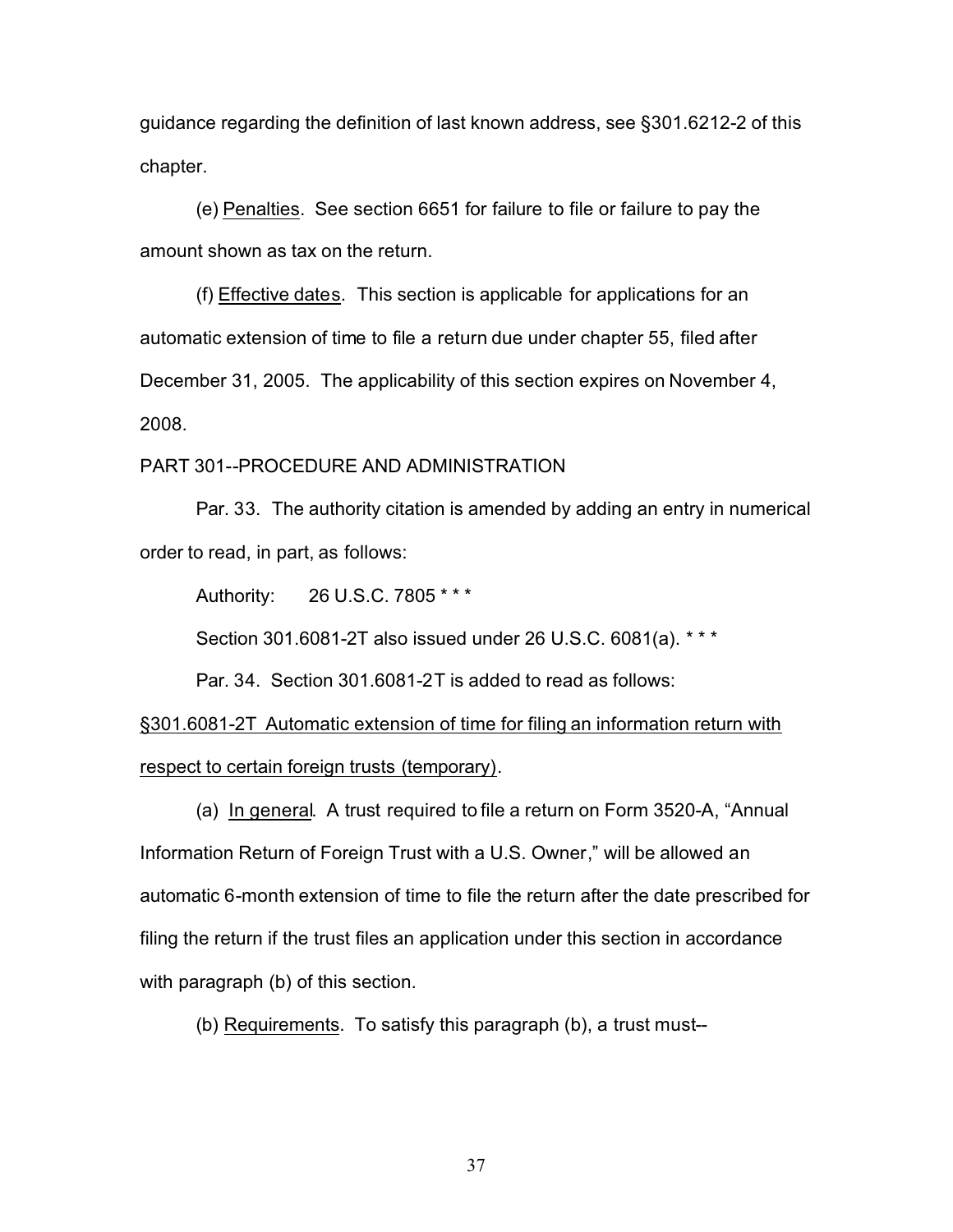(1) Submit a complete application on Form 7004, "Application for Automatic 6-Month Extension of Time to File Certain Business Income Tax, Information, and Other Returns," or in any other manner prescribed by the Commissioner; and

(2) File the application on or before the date prescribed for filing the return with the Internal Revenue Service office designated in the application's instructions.

(c) Termination of automatic extension. The Commissioner may terminate an automatic extension at any time by mailing to the trust a notice of termination at least 10 days prior to the termination date designated in such notice. The Commissioner must mail the notice of termination to the address shown on the Form 7004 or to the trust's last known address. For further guidance regarding the definition of last known address, see §301.6212-2 of this chapter.

(d) Penalties. See section 6677 for failure to file information returns with respect to certain foreign trusts.